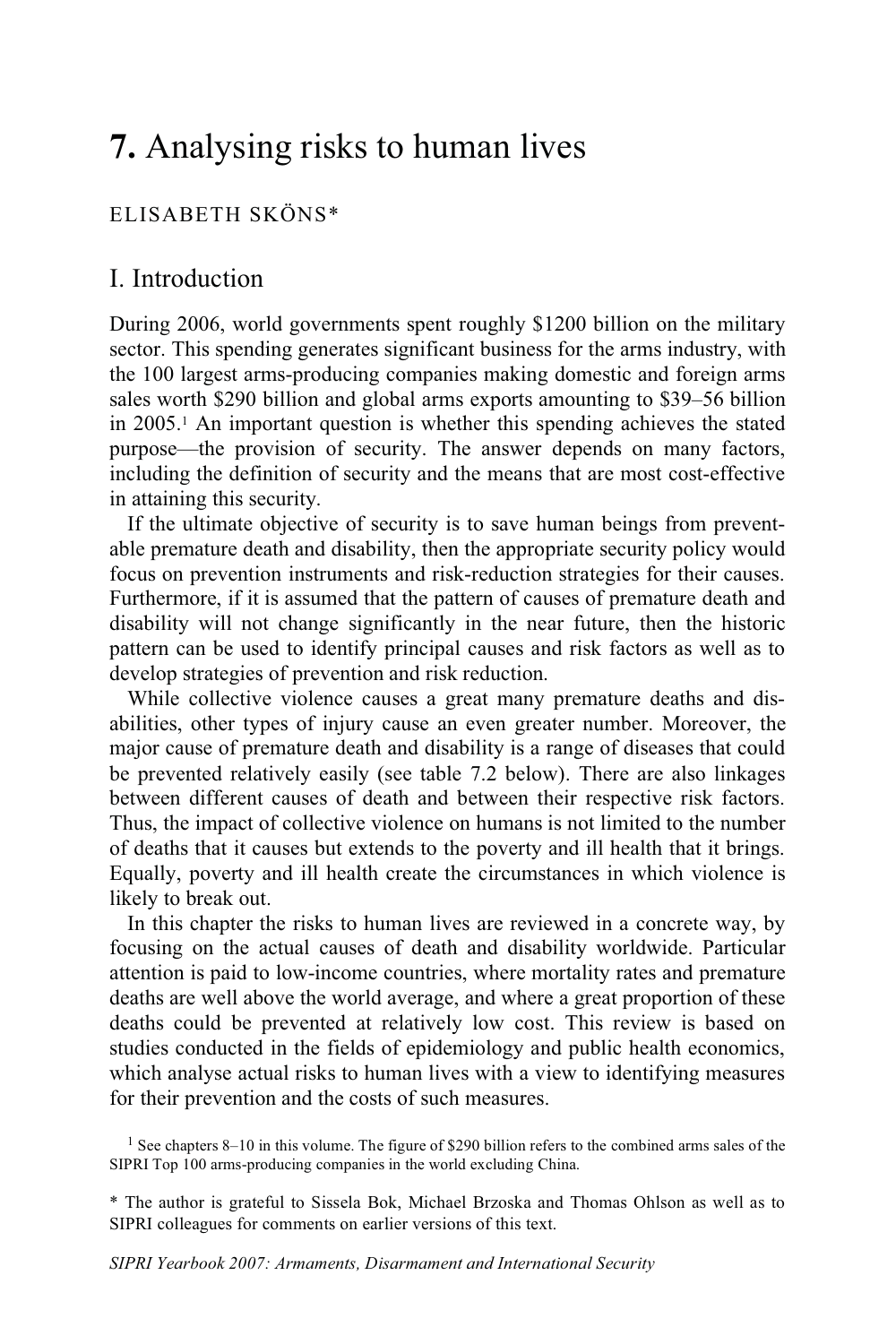## 244 MILITARY SPENDING AND ARMAMENTS, 2006

This section continues with a discussion of the much contested definition of security. Section II provides an overview of actual causes of death and disability and the associated risk factors, along with recommended preventive interventions or risk-reduction strategies. The links between risks to human lives from disease and from collective violence are discussed in section III, with a view to assessing their implications for security analysis and policy and, therefore, also for resource allocation. The conclusions are presented in section IV.

# **Conceptions of security**

Security is a contested concept. Traditionally, security has been thought of in terms of external military threats or risks posed to a state by another state or by internal armed threats from non-state actors. Changes in the contemporary security environment have resulted in a plethora of attempts to define and conceptualize—both politically and theoretically—these changes and their implications for states, societies and individuals. The traditional conception of security has been joined by others which both broaden the nature of possible threats (adding to armed threats such threats as terrorism, organized crime and disease, which are associated with risk factors in the economic, political, societal and environmental domains) and deepen the objects that are being threatened (to include global security, sub-national groups and individuals).2

The reconceptualizations of security that involve the broadening of state security to include new risks and threats beyond attack by military force have given birth to such concepts as homeland security, functional security and environmental security. The deeper concepts of security which relate to the protection of human individuals from threats to their security as individuals require the building of a social framework in which humans can live free from both fear and want.<sup>3</sup> The broader concepts of security also require that the diverse threats are addressed in a comprehensive manner, which necessitates examination of the interlinkages among those threats from a human perspective.4

<sup>&</sup>lt;sup>2</sup> Sköns, E., 'Financing security in a global context', *SIPRI Yearbook 2005*: *Armaments, Disarmament and International Security* (Oxford University Press: Oxford, 2005), pp. 285–306.

<sup>&</sup>lt;sup>3</sup> This perspective was embodied in the UN Millennium Declaration of Sep. 2000 and first spelled out by UN Secretary-General Kofi Annan in May 2000. United Nations, 'United Nations Millennium Declaration', UN General Assembly Resolution 55/2, 8 Sep. 2000, URL <http://www.un.org/millennium goals/>; and United Nations, 'Secretary-General salutes international workshop on human security in Mongolia', Press Release SG/SM/7382, 8 May 2000, URL <http://www.un.org/News/Press/docs/2000/ 20000508.sgsm7382.doc.html>. For a critical discussion of this perspective, which is one way of conceptualizing 'human security', see Owen, T., 'Conspicuously absent? Why the Secretary-General used human security in all but name', *St Anthony's International Review*, vol. 1, no. 2 (Nov. 2005), pp. 37–42; and Paris, R., 'Human security: paradigm shift or hot air?', *International Security*, vol. 26, no. 2 (fall 2001), pp. 87–102.<br><sup>4</sup> Owada, H., 'The United Nations and the maintenance of international peace and security: the cur-

rent debate in the light of reform proposals', Keynote speech at the Research Forum on International Law, European Society of International Law and Graduate Institute of International Studies, Geneva, 26 May 2005, URL <http://www.esil-sedi.eu/english/forum2005.html>.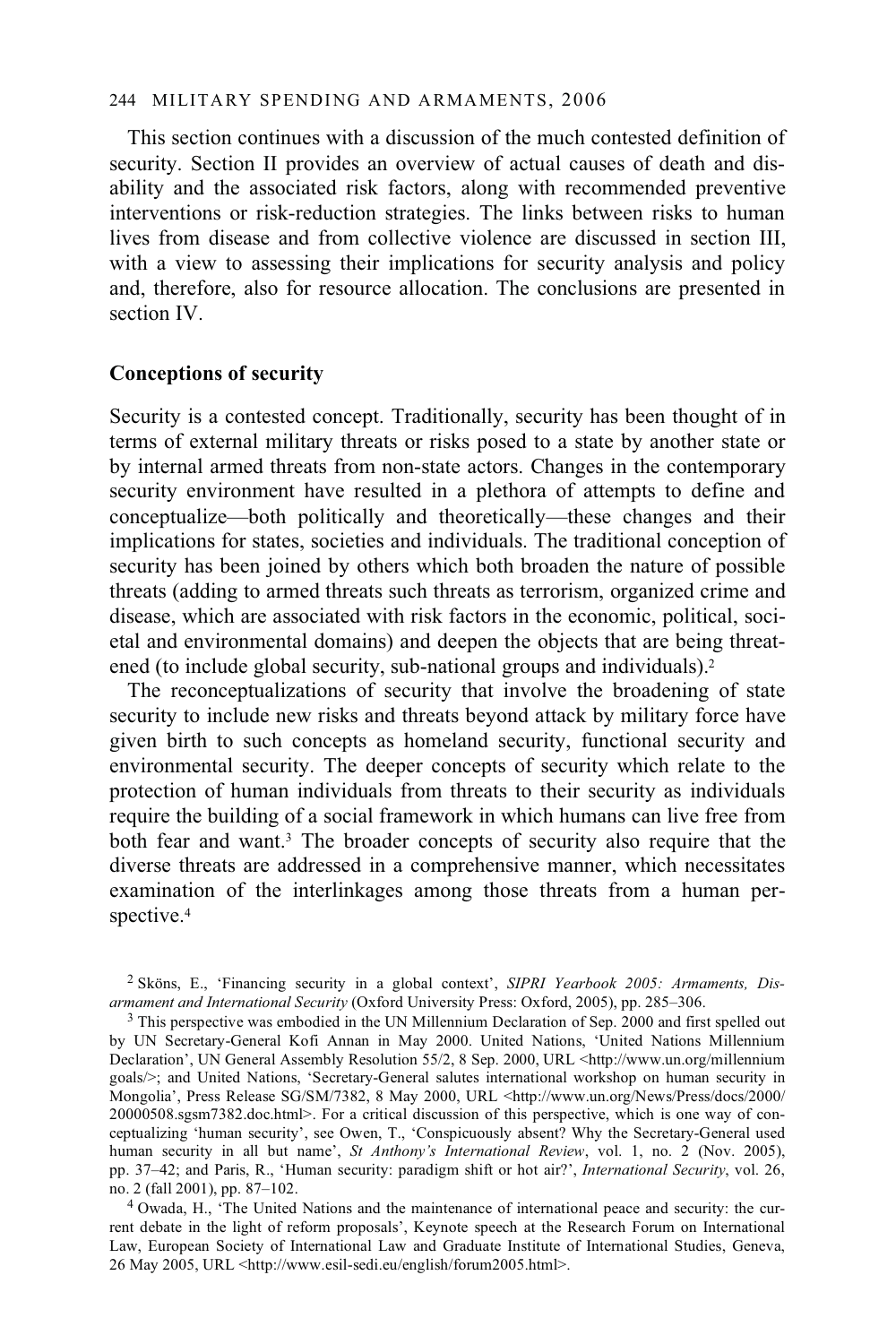The result is that there is no longer a universally accepted definition, in theory or in practice, of security. Different theoretical perspectives stress different values and there is always an element of subjectivity in interpretations of what an objective definition of security should entail. Realist theories focus on international problems and stress conflict; transnational corporateglobalist views emphasize economic aspects and the preservation of the existing international economic system; and the emerging human security perspectives focus on the conditions of individuals and the planet.<sup>5</sup> In addition, risk analysis is emerging as a complementary way of addressing security problems in order to overcome the contradiction between different types of security concepts.<sup>6</sup> Table 7.1 lists the security threats and risks covered in five recent studies as an illustration of the different security analyses that result from different theoretical approaches.

Different conceptions of security can be represented in a matrix with the rows representing the different types of threat to security and the columns the various referent objects of security. One representation of such a security matrix is shown in figure 7.1. However, the rows and columns of any such matrix are not fixed and the choice of threats and referent objects made in the figure is by no means the only one possible when thinking about new security concepts. Perceived security threats include not only military threats, but also a number of additional phenomena that have been 'securitized', including political, economic, societal, environmental and ecological threats.7 The referent object of security is who or what is threatened and needs protection; it ranges from global and collective security via national, state and regime security and sub-national security linked to class, religion or ethnicity to the security of the individual. In recent years, the security of the individual has been emphasized over national security, as can be observed, for example, in the notion of the 'responsibility to protect' as a norm guiding international humanitarian interventions.<sup>8</sup>

Different concepts of security are represented by the different cells in this matrix, which represent different choices of threat and referent and thus also require different instruments or interventions to address security threats and risks. The choice between different security concepts has often been seen as a zero-sum game, in which the enhancement of security for one type of actor for example, the state or regime—from one type of threat decreases the secur-

<sup>5</sup> Alternative values in the main theories are set out in Gurtov, M., *Global Politics in the Human Interest*, 4th edn (Lynne Rienner: Boulder, Colo., 1999), pp. 25–26. See also Rojas Aravena, F., 'Human security: emerging concept of security in the twenty-first century', *Disarmament Forum*, no. 2, 2002, pp. 5–14.

 $6E.g.$  'reflexive security studies' is a risk-based research strand within international security studies that applies sociological theories on 'risk society' to understand contemporary security problems. See the

Introduction in this volume. 7 Buzan, B., Wæver, O. and de Wilde, J., *Security: A New Framework for Analysis* (Lynne Rienner:

 $8$  International Commission on Intervention and State Sovereignty, *The Responsibility to Protect* (International Development Research Centre: Ottawa, Dec. 2001), URL <http://www.iciss.ca/report-en. asp>.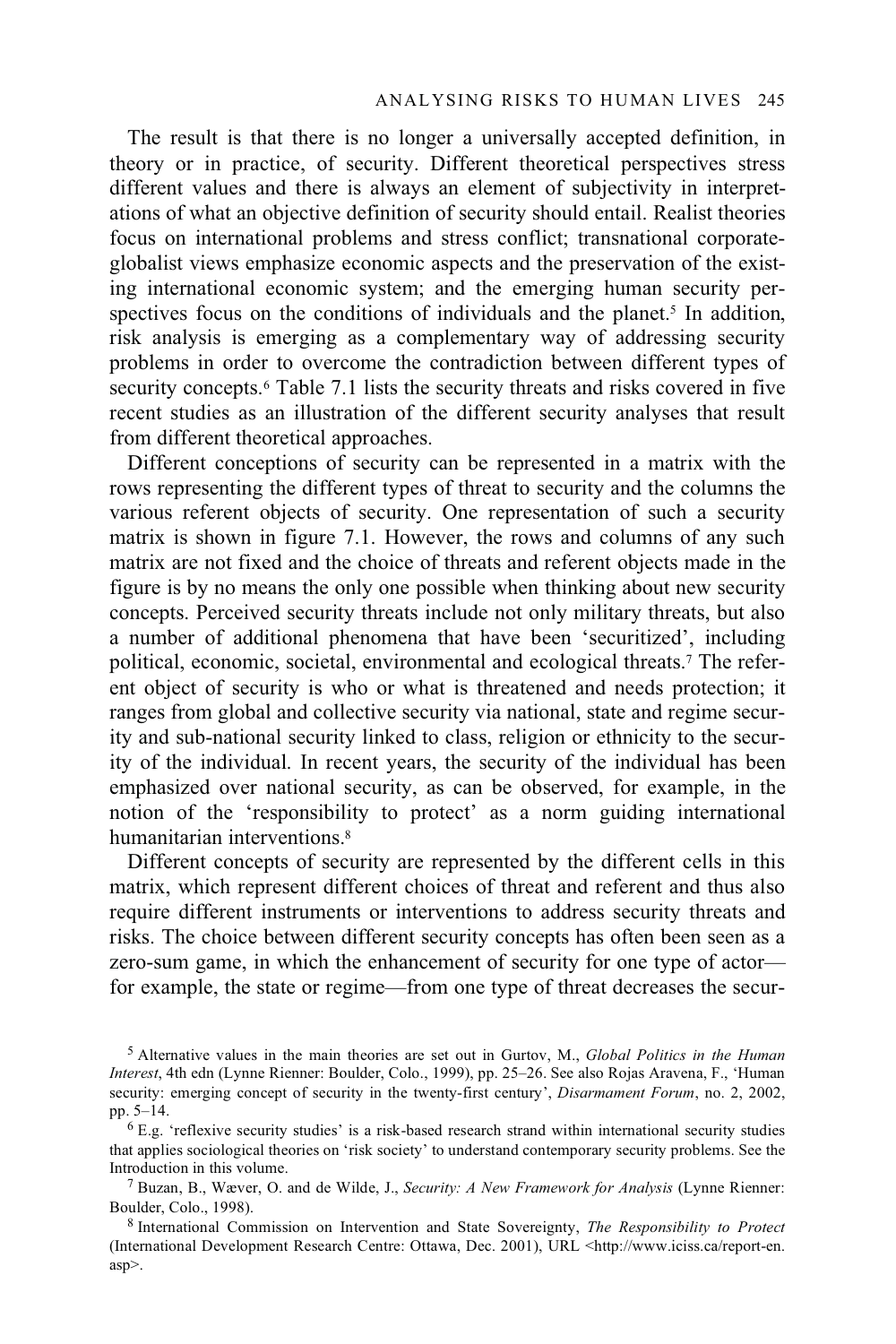| Security object/                  |                                                                                                                                                       |  |  |  |  |  |
|-----------------------------------|-------------------------------------------------------------------------------------------------------------------------------------------------------|--|--|--|--|--|
| Purpose of study                  | Major threats and risks identified                                                                                                                    |  |  |  |  |  |
|                                   | United Nations High-level Panel, 'A more secure world: our shared responsibility', 2004                                                               |  |  |  |  |  |
| Collective security               | Economic and social: poverty; infectious disease; environmental<br>degradation                                                                        |  |  |  |  |  |
| To suggest collective             | Interstate conflict                                                                                                                                   |  |  |  |  |  |
| approaches to meet                | Internal conflict: civil war; genocide; other large-scale atrocities                                                                                  |  |  |  |  |  |
| the challenges of                 | Nuclear, radiological, chemical and biological weapons                                                                                                |  |  |  |  |  |
| global, national,                 | Terrorism                                                                                                                                             |  |  |  |  |  |
| regional and human                | Transnational organized crime                                                                                                                         |  |  |  |  |  |
| security threats                  |                                                                                                                                                       |  |  |  |  |  |
|                                   | US National Intelligence Council, Mapping the Global Future, 2004                                                                                     |  |  |  |  |  |
| US national security              | <i>Insecurity trends:</i> international terrorism; intensifying internal<br>conflicts: rising powers (e.g. China); weapons of mass destruction        |  |  |  |  |  |
| To analyse                        | Non-security trends:                                                                                                                                  |  |  |  |  |  |
| developments up<br>to 2030 which  | Globalization: an expanding and integrating global economy; the<br>technological revolution; lingering social inequalities;                           |  |  |  |  |  |
| might warrant US<br>policy action | Changing geopolitical landscape: rising Asia and other rising states;<br>the ageing powers; growing energy demands; the duration of US<br>unipolarity |  |  |  |  |  |
|                                   | New challenges to governance: halting progress of democratization                                                                                     |  |  |  |  |  |
|                                   | Human Security Centre, The Human Security Report 2005, 2005                                                                                           |  |  |  |  |  |
| Human security                    | Armed conflicts                                                                                                                                       |  |  |  |  |  |
|                                   | Genocides and 'politicides'                                                                                                                           |  |  |  |  |  |
| To examine major                  | Refugee flows                                                                                                                                         |  |  |  |  |  |
| trends in global                  | Military coups                                                                                                                                        |  |  |  |  |  |
| political violence,               | Human rights abuse                                                                                                                                    |  |  |  |  |  |
| and their<br>consequences         | International terrorism                                                                                                                               |  |  |  |  |  |
|                                   | World Economic Forum, Global Risks 2006, 2006                                                                                                         |  |  |  |  |  |
|                                   |                                                                                                                                                       |  |  |  |  |  |

# **Table 7.1.** Select studies of security threats and risks, 2004–2006

| Corporate security | Economic: energy supply, indebtedness, the US dollar, China, critical<br>infrastructure |
|--------------------|-----------------------------------------------------------------------------------------|
| To assess systemic | Societal: regulations, corporate governance, intellectual property                      |
| risks to global    | rights, organized crime, global pandemics, chronic disease in                           |
| business and their | industrial countries, epidemic disease in developing countries                          |
| likely effects on  | Environmental: tropical cyclones, earthquakes, climate change                           |
| markets and        | Technological: technological convergence, nanotechnology,                               |
| industries         | electromagnetic fields, ubiquitous computing                                            |
|                    | Geopolitical: terrorism, European dislocation, hotspots                                 |
|                    |                                                                                         |

## **European Union Institute for Security Studies,** *The New Global Puzzle***, 2006**

| State and human<br>security             | Demographic trends<br>Economic trends |  |  |  |
|-----------------------------------------|---------------------------------------|--|--|--|
|                                         | Energy trends                         |  |  |  |
| To analyse relevant                     | Environmental trends                  |  |  |  |
| trends for future<br>EU security policy | Science and technology                |  |  |  |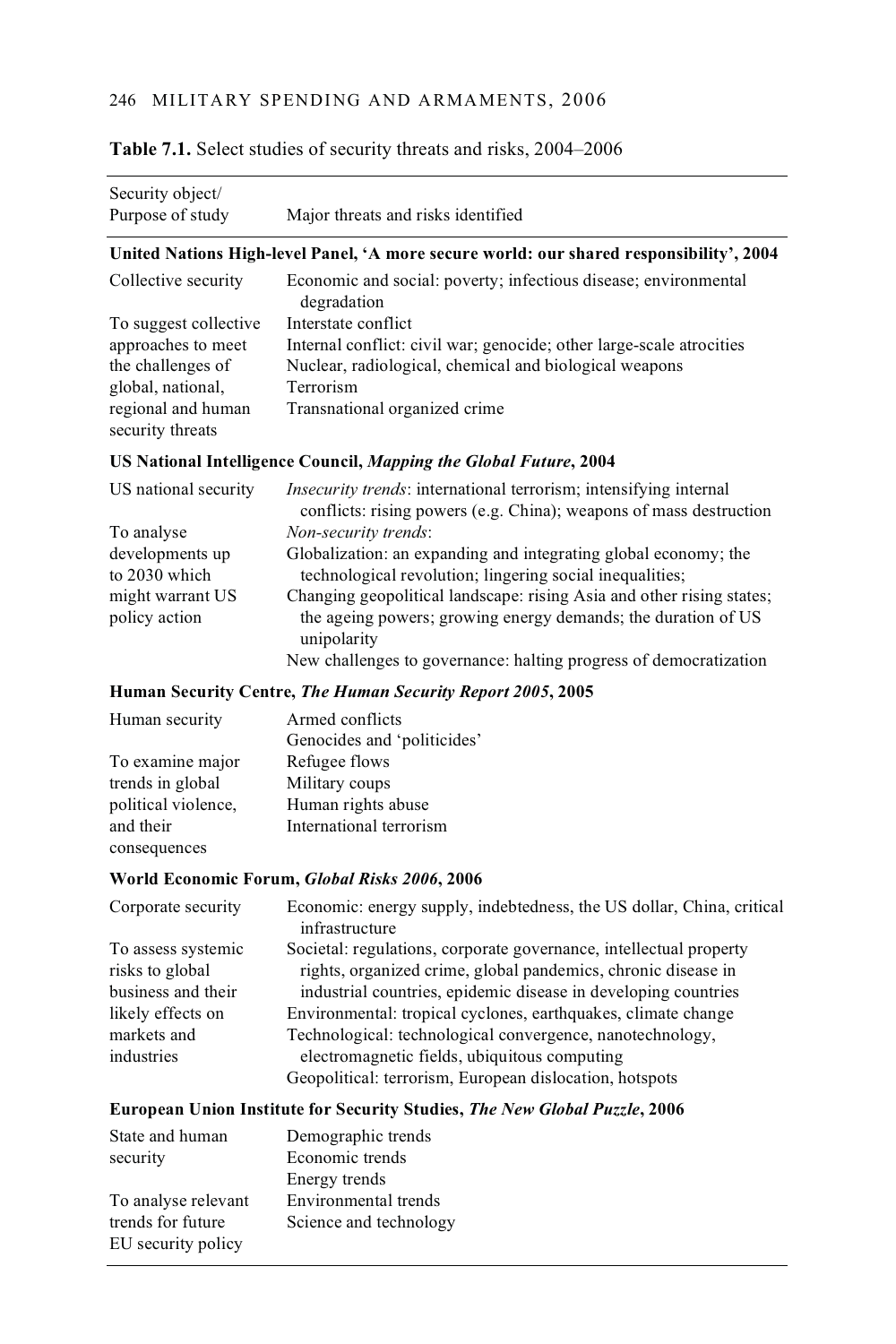*Sources*: United Nations, 'A more secure world: our shared responsibility', Report of the High-level Panel on Threats, Challenges and Change, UN document A/59/565 and Corr. 1, 4 Dec. 2004, URL <http://www.un.org/secureworld/>; US National Intelligence Council (NIC), *Mapping the Global Future*, Report of the NIC's 2020 Project (Government Printing Office: Washington, DC, Dec. 2004), URL <http://www.dni.gov/nic/NIC\_globaltrend2020.html>; University of British Columbia, Human Security Centre, *Human Security Report 2005: War and Peace in the 21st Century* (Oxford University Press: New York, N.Y., 2005), URL <http://www.humansecurityreport.info/>; World Economic Forum, *Global Risks 2006* (World Economic Forum: Geneva, 2006), URL <http://www.weforum.org/en/initiatives/globalrisk/>; and EU Institute for Security Studies (EU-ISS), *The New Global Puzzle: What World for the EU in 2025?* (EU-ISS: Paris, 2006), URL <http://www.iss-eu.org/public/content/bookse. html>.

ity of another actor at another level—for example, a religious or ethnic minority in that state or even all or some of its citizens. In the contemporary security environment, security at the human and other sub-national levels is increasingly becoming a major concern in the international system at the expense of national security and additional perceived threats are continuously emerging. In this environment, traditional security analysis is insufficient to correctly address security problems, largely because it cannot deal with the dangers of zero-sum thinking that seem to invariably result from such analysis.

The potential to mitigate the seemingly zero-sum results that traditional security theory often generates may be offered by applying a risk analysis across the cells of the security matrix. The basic rationale of this chapter is to argue that a risk-based approach in combination with cost–benefit analysis of the methods of risk reduction and prevention—in this case at the level of the individual—is a useful complement to traditional security analysis. Such an approach opens up the potential for an improved trade-off between security concerns at different levels, allowing for a win–win outcome. It also makes it necessary to explore the interlinkages between different types of security, threats and risk factors in order to identify such trade-offs.

This chapter's focus on threats and risks to human lives that have traditionally not been classified as security threats has two major implications. First, it suggests that the opportunity costs of military spending are very high. This is especially the case in terms of regime security lost through lack of social investments—such investment would increase individual security and thus gain the regime higher levels of legitimacy from both citizens and the international community. Second, this type of evidence may lead not only to normative and well-intentioned recommendations at the level of individual and human security but might also be interpreted as strengthening security at several levels and in several dimensions simultaneously—that is, it would also have a realist, rational-choice based appeal.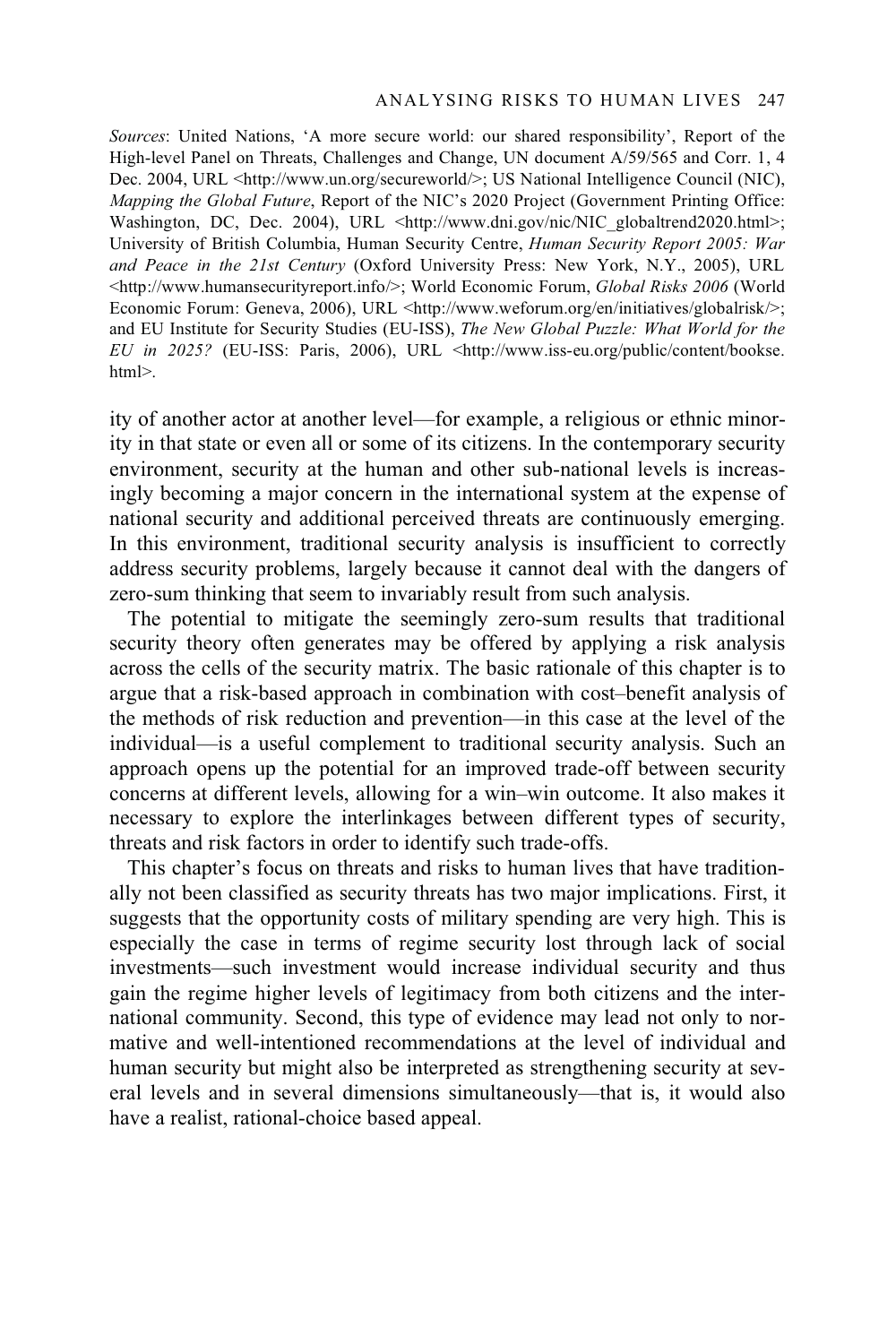|  |  | Global |                             |
|--|--|--------|-----------------------------|
|  |  |        | Warfare                     |
|  |  |        | Terrorism<br>and crime      |
|  |  |        | States at<br>risk           |
|  |  |        | Resource<br>conflict        |
|  |  |        | Pandemics                   |
|  |  |        | Environment                 |
|  |  |        | <b>WMD</b><br>proliferation |
|  |  |        | Infowar                     |
|  |  |        |                             |

## **Figure 7.1.** A representation of the security matrix

The shaded cell represents the traditional concept of state security.

*Source*: Brown University, Watson Institute for International Studies, Global Security Matrix website, URL <http://www.globalsecuritymatrix.org/>.

# II. Major risks to human lives

In its most generic form, risk refers to a potential negative impact on an asset or some characteristic of value that may arise from some present process or future event. Assessments of risks to human lives are made in the discipline of epidemiology, a branch of medicine that studies the causes, distribution, and control of disease in populations and serves as the foundation for preventive interventions. The concept of risk used in epidemiological studies is based on the actual outcome of disease in a population during a given time period, such as mortality (annual number of deaths in a certain number of population at risk) or, more recently, years of healthy life lost owing to premature death and disability related to a given disease, condition or injury.<sup>9</sup>

Global patterns of death and disability, risk factors underlying them and recommended prevention strategies are reviewed in this section. This review is based on official statistics on reported causes of death and disability and on major studies of risk factors and related prevention strategies.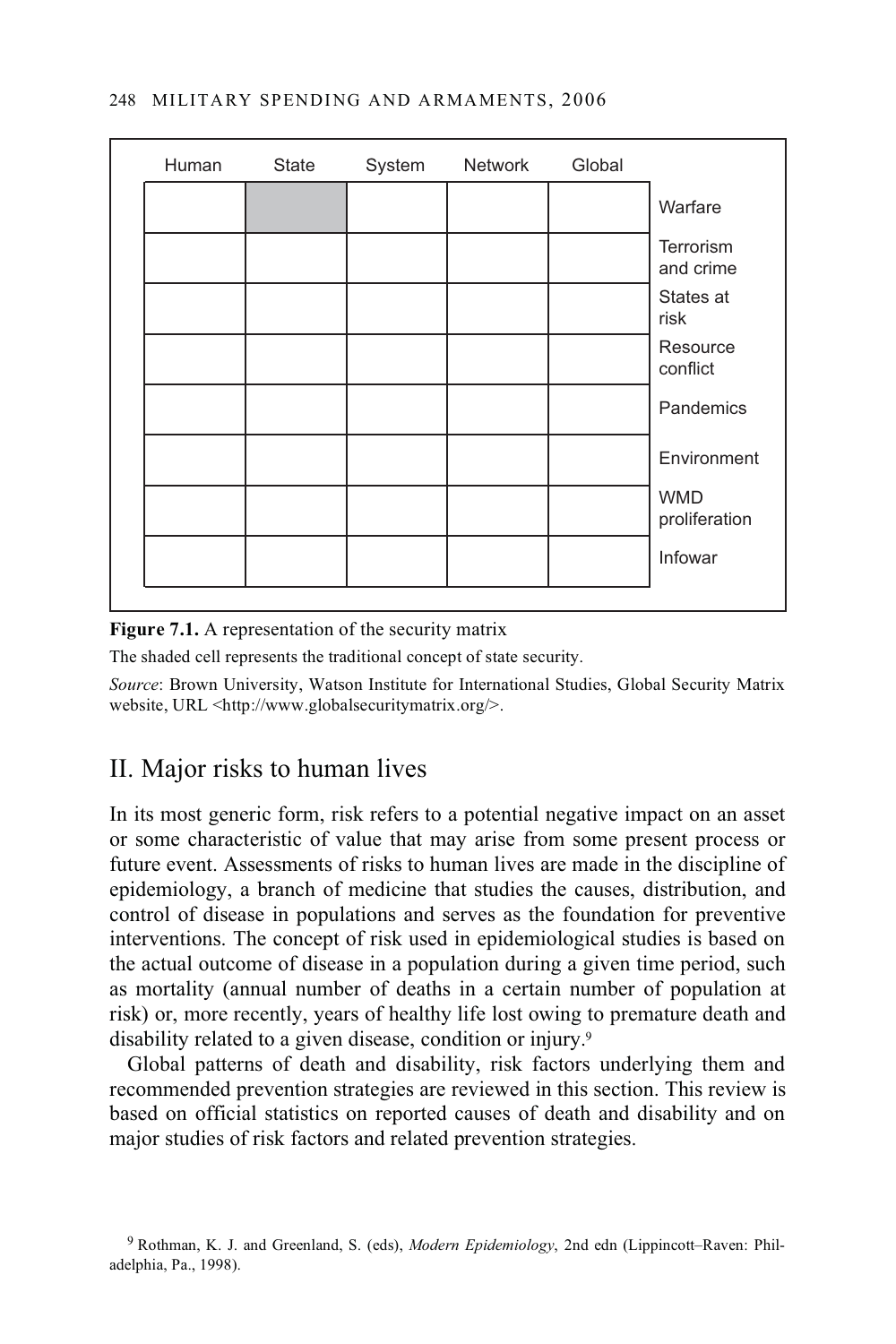## **World Health Organization data on causes of death and disability**

The patterns of death and disability described in this section are based on statistics of the World Health Organization (WHO). Three types of indicators are used: numbers of death, rates of mortality and numbers of disability-adjusted life years (DALYs). The DALY is a measure developed in order to quantify the global burden of disease and injury. It combines in a single indicator years of life lost due to premature death and years of healthy life lost as a result of disability.

### *Problems with the data*

While providing a rough assessment of the causes of death and disability, the WHO statistics suffer from several weaknesses. First, complete death registration data are available for only one-third of those who die. Some information on another third is available through the urban death registration systems and national sample registration systems of China and India. For the remaining one-third, only partial information is available from epidemiological studies, disease registers and surveillance systems.<sup>10</sup> These problems are worst for data on death and disability from violence, and in particular from collective violence, for which no accurate data exist. Therefore, a number of estimation methods are employed in producing these statistics. Second, the accuracy of the diagnoses of the cause of death is often questionable for several reasons, including death registration without medical opinion, underreporting of causes of death of a sensitive nature, misinterpretation of the rules for selecting underlying causes and difficulties of identifying a single cause of death.11 Third, the selection of factors used as the ultimate causes of death and disability in the WHO data appear somewhat arbitrary. In principle, the cause of death should refer to factors inherent in the human body, while factors external to it are generally regarded as risk factors. However, the dividing line between these two is difficult to define. While nutritional deficiency is among the causes of death and disability in WHO data, hunger is not; and while traffic accidents and collective violence are considered to be causes of death, disasters are not. The problem can be illustrated by a question posed by two researchers on food security: 'What, for example, is the "cause" of death of a starving person, caught in a civil war, who ends up in a refugee camp, and then dies of measles?'12 As mentioned above, the inclusion of unintentional and intentional injury (i.e. accidents and violence) as causes of death also involves severe difficulties in obtaining reliable data, a problem that is discussed in more detail in section III.

 $10$  Mathers, C. D., Lopez, A. D. and Murray, C. J. L., 'The burden of disease and mortality by condition: data, methods, and results for 2001', eds A. D. Lopez et al., World Bank, *Global Burden of Disease and Risk Factors* (Oxford University Press: New York, N.Y., Apr. 2006), URL <http://www. dcp2.org/pubs/GBD/ $>$ , p. 51.<br><sup>11</sup> Mathers, Lopez and Murray (note 10), pp. 53–55.

<sup>12</sup> Falcon, W. P. and Naylor, R. L., 'Rethinking food security for the twenty-first century', *American Journal of Agricultural Economics*, vol. 87, no. 5 (Nov. 2005), p. 1114.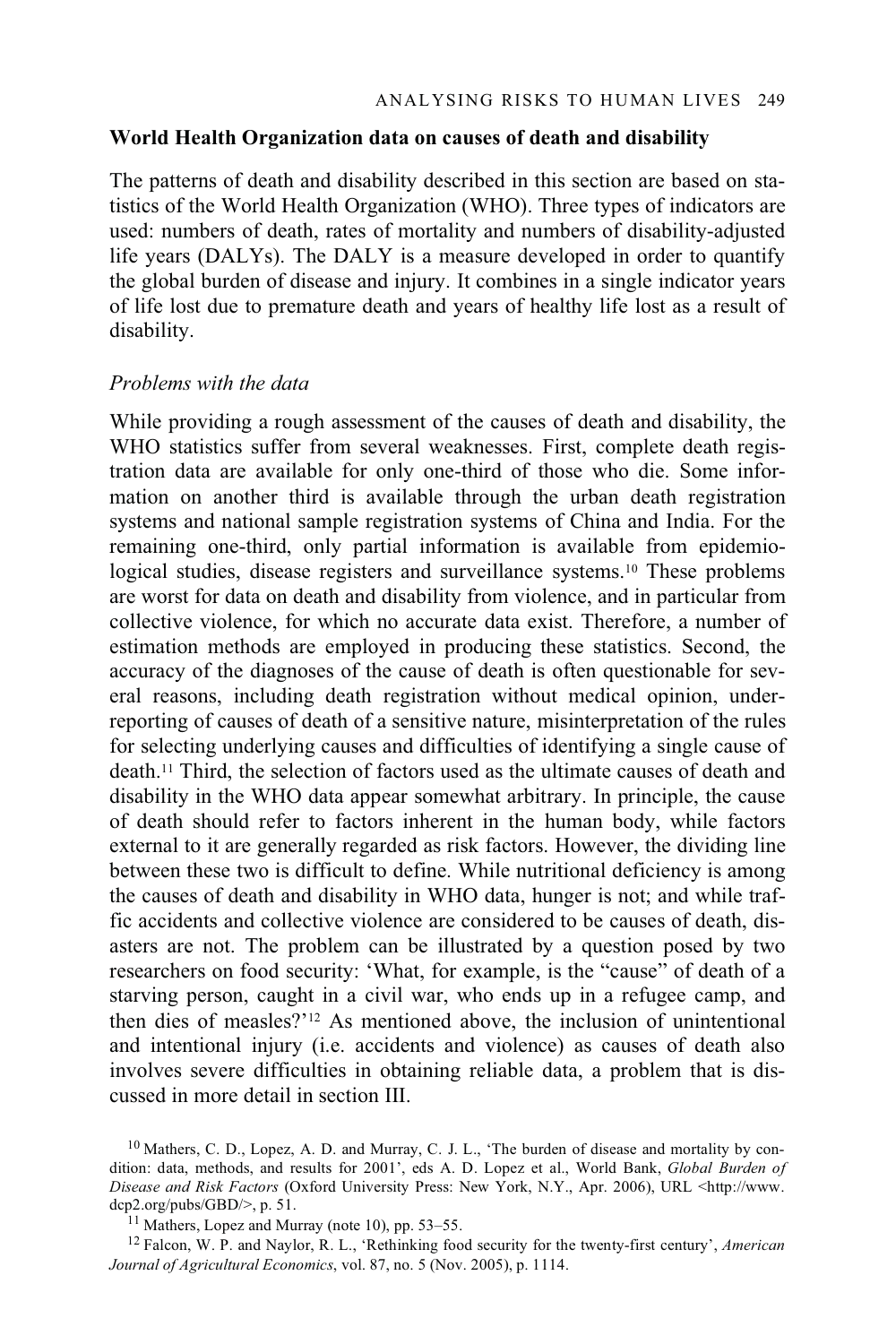|                                         |                 | Mortality rates (deaths/100 000)<br>by country income group |                |                 |                     |         |                                    |
|-----------------------------------------|-----------------|-------------------------------------------------------------|----------------|-----------------|---------------------|---------|------------------------------------|
| Cause                                   | Deaths<br>(th.) | World                                                       | High           | Upper<br>middle | Lower<br>middle Low |         | Burden of<br>disease<br>(m. DALYs) |
| Communicable diseases                   | 17258           | 268                                                         | 57             | 91              | 110                 | 509     | 566                                |
| Infectious/parasitic                    | 10 26 2         | 159                                                         | 16             | 41              | 65                  | 312     | 325                                |
| Tuberculosis                            | 1411            | 22                                                          | 1              | 5               | 16                  | 37      | 31                                 |
| <b>HIV/AIDS</b>                         | 2830            | 44                                                          | $\overline{2}$ | 16              | 29                  | 76      | 83                                 |
| Diarrhoeal diseases                     | 1682            | 26                                                          | 1              | 5               | 8                   | 55      | 58                                 |
| Malaria                                 | 888             | 14                                                          | $\theta$       | $\theta$        | $\theta$            | 32      | 34                                 |
| Respiratory infections                  | 3757            | 58                                                          | 37             | 22              | 23                  | 103     | 87                                 |
| Perinatal conditions                    | 2 3 3 1         | 36                                                          | 3              | 21              | 18                  | 66      | 93                                 |
| Maternal conditions                     | 460             | $\tau$                                                      | $\mathbf{0}$   | 1               | 1                   | 16      | 30                                 |
| Nutritional deficiencies                | 448             | $\overline{7}$                                              | $\overline{2}$ | 6               | $\overline{2}$      | 13      | 31                                 |
| Non-communicable<br>diseases/conditions | 35 367          | 549                                                         | 752            | 517             | 583                 | 456     | 720                                |
| Cardiovascular diseases                 | 17528           | 272                                                         | 325            | 242             | 292                 | 242     | 153                                |
| Cancers                                 | 7586            | 118                                                         | 225            | 117             | 126                 | 73      | 79                                 |
| Respiratory diseases                    | 4 0 2 7         | 63                                                          | 55             | 39              | 85                  | 51      | 58                                 |
| Digestive diseases                      | 1995            | 31                                                          | 37             | 37              | 30                  | 29      | 46                                 |
| Neuropsychiatric<br>conditions          | 1 1 6 7         | 18                                                          | 43             | 14              | 11                  | 16      | 198                                |
| <b>Diabetes</b>                         | 1 1 1 8         | 17                                                          | 25             | 36              | 13                  | 15      | 18                                 |
| Other                                   | 1946            | 30                                                          | 42             | 33              | 26                  | 29      | 168                                |
| <i>Injuries</i>                         | 5 4 0 3         | 84                                                          | 50             | 67              | 86                  | 97      | 184                                |
| Unintentional (accidents)               | 3 700           | 57                                                          | 34             | 41              | 57                  | 69      | 134                                |
| Road traffic accidents                  | 1 3 1 3         | 20                                                          | 12             | 17              | 22                  | 22      | 42                                 |
| Other unintentional                     | 2387            | 37                                                          | 22             | 24              | 35                  | 47      | 92                                 |
| Intentional (violence)                  | 1703            | 26                                                          | 16             | 27              | 29                  | 28      | 50                                 |
| Self-inflicted violence                 | 912             | 14                                                          | 13             | 8               | 18                  | 12      | 21                                 |
| Interpersonal violence                  | 593             | 9                                                           | $\overline{2}$ | 18              | 9                   | 10      | 22                                 |
| Collective violence                     | 184             | 3                                                           | $\theta$       | $\theta$        | $\overline{c}$      | 5       | $\tau$                             |
| <b>Total</b>                            | 58 028          | 901                                                         | 859            | 675             | 778                 | 1 0 6 2 | 1471                               |

#### **Table 7.2.** Causes of death and disability, worldwide and by income group, 2005

DALY = Disability-adjusted life year.

*Source*: World Health Organization, 'Projections of mortality and burden of disease 2006: projected deaths by income group, age, sex and cause for the years 2005, 2015 and 2030', Spreadsheet, Nov. 2006; and World Health Organization, 'Projections of mortality and burden of disease 2006: projected DALYs by income group, age, sex and cause for the years 2005, 2015 and 2030', Spreadsheet, Nov. 2006—both available at URL <http://www.who.int/health info/statistics/bodprojections2030/en/>.

Assessing the global burden of disease and injury (i.e. the years lost due to premature death and disability) is even more problematic, since it involves at least two additional estimation methodologies: identifying the number of disabled, and relating death and disability to an estimated length of healthy life in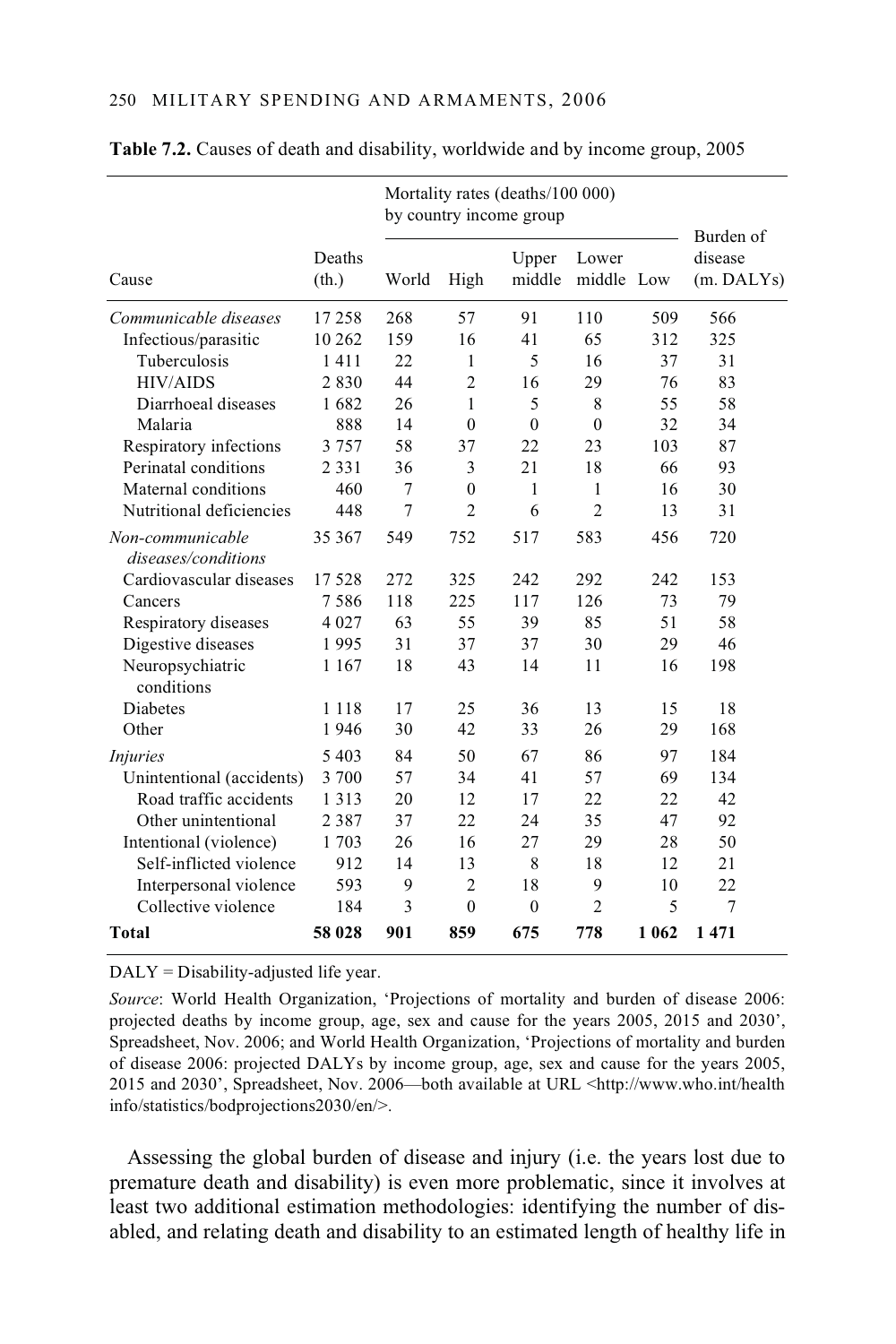the absence of death and disability.13 Finally, WHO also makes projections into the future. While the most recent year for which original data on mortality and the burden of disease have been produced is 2002, projections have been made for 2005, 2015 and 2030. These projections are highly uncertain, in particular for 2015 and 2030, because of the uncertainties associated with the assumptions underlying the projections.14 Thus, while these data provide rough indications of causes of death and disability, the interpretation of these data should consider their weaknesses.15

While all these difficulties have an impact on the accuracy of the data, the data nevertheless indicate the rough magnitude and pattern of different causes of death. Since this type of data is essential for any analysis of the pattern of risk factors and for the identification of prevention strategies that mitigate both freedom from want and freedom from fear, more investment in its production is needed.

#### *Patterns in WHO data on causes of death and disability*

According to WHO estimates, around 58 million people died in 2005, of whom 9.6 million were children younger than five and 35.7 million were younger than 70.16 Of the total number of deaths, roughly 35 million died from non-communicable diseases, 17 million from communicable diseases, and 5 million from injuries (see table 7.2).

The global burden of disease and injury amounted to an estimated 1471 million DALYs in 2005, almost half of which were caused by non-communicable diseases, while communicable diseases accounted for 38 per cent and injuries for 13 per cent. The mortality rates differ significantly between country income groups. In high-income countries non-communicable diseases account for a 13-times higher mortality rate than communicable diseases, a difference which is to a great extent due to high mortality from cardiovascular diseases and cancer. In low-income countries communicable diseases generate slightly higher mortality than non-communicable diseases, with very high death rates from infectious diseases—most profoundly from HIV/AIDS, but also from

<sup>13</sup> The DALY indicator uses the same life expectancy 'ideal' standard for specifying years of life lost for all population subgroups, whether or not their current life expectancy is lower than that of other groups. Similarly, premature death is defined as all deaths earlier than the standard life expectancy. The techniques used in calculating DALYs are described and discussed in Mathers, Lopez and Murray (note 10). 14 The models used to project future health trends are 'based largely on projection of economic and

social development', 'using the historically observed relationships of these with cause-specific mortality rates'. Mathers, C. D. and Loncar, D., 'Projections of global mortality and burden of disease from 2002 to 2030', *PLoS Medicine*, vol. 3, no. 11 (Nov. 2006), pp. 2011–30.

<sup>15</sup> One criticism of the WHO projections is that they are too optimistic because they cannot take into account unpredictable new developments. Another issue is the uncertainty of the socio-economic forecast of the World Bank, on which they are based, and a third source of uncertainty is whether socioeconomic developments will have the same impact on disease and injury in all countries. 'Disease plans must expect the unexpected', New Scientist, 2 Dec. 2006, p. 3.

<sup>16</sup> World Health Organization (WHO), 'Projections of mortality and burden of disease 2006: projected deaths by WHO region, age, sex and cause for the years 2005, 2015 and 2030', Spreadsheet, Nov. 2006, URL <http://www.who.int/healthinfo/statistics/bodprojections2030/en/>.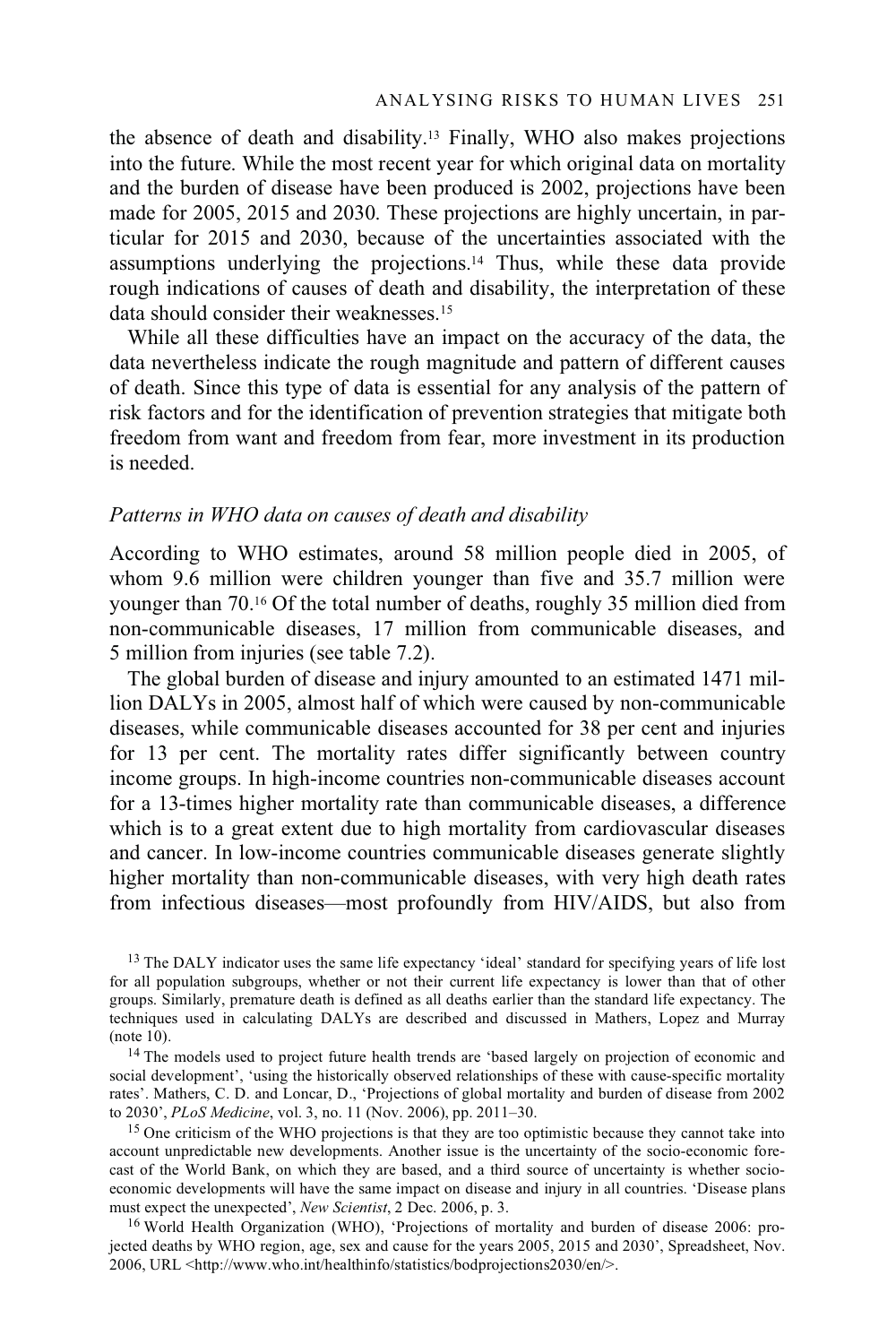diarrhoeal diseases, tuberculosis and malaria—respiratory infections and perinatal conditions.

# **Risk factors**

The key to prevention is identification of risk factors. WHO has identified 10 leading risk factors behind the global burden of disease. These are (in order of importance): being underweight, unsafe sex, high blood pressure, tobacco consumption, alcohol consumption, unsafe water, sanitation and hygiene, iron deficiency, indoor smoke from solid fuels, high cholesterol, and being overweight and obesity.<sup>17</sup> Together, these risk factors account for more than onethird of all deaths worldwide.

The importance of different risk factors varies significantly between poor and rich countries. In the developed countries, almost half of all the disease burden is caused by tobacco (12.2 per cent), blood pressure (10.9 per cent), alcohol (9.2 per cent), cholesterol (7.6 per cent) and being overweight (7.4 per cent). In high-mortality developing countries, mainly located in sub-Saharan Africa and South-East Asia, one-third of the disease burden results from four risk factors: being underweight (14.9 per cent), unsafe sex (10.2 per cent), unsafe water, sanitation and hygiene (5.5 per cent), and indoor smoke from solid fuels  $(3.7 \text{ per cent})$ .<sup>18</sup> There is a strong concentration of risks in highmortality developing countries, which represent roughly two-fifths of the world's population. In these countries, the rates of disease and injury are particularly high and these are largely caused by a few risk factors. Being underweight and micronutrient (vitamin and mineral) deficiencies together account for about one-quarter of the disease burden in these countries. The disease burden in high-mortality developing countries resulting from these risks is close to the total disease and injury burden in developed countries.19

The chain of events leading to death and disability includes both proximal and distal factors, where proximal factors act directly to cause disease and injury, while distal factors are further back in the causal chain and act via a number of intermediaries. Thus, it is important to consider the entire causal chain in the assessment of risks to health. Furthermore, many risks cannot be considered separately because they do not act in isolation from other risks.20 In fact, the complex, multi-causal nature of disease may often mean that different preventive strategies are possible, and thus that parallel actions can potentially bring reinforced benefits.

Among the 10 leading global risk factors identified for high-mortality developing countries, four are related to undernourishment—being underweight and zinc, iron and vitamin A deficiencies—and two are related to the physical environment—unsafe water, sanitation and hygiene and indoor

<sup>&</sup>lt;sup>17</sup> WHO, *The World Health Report 2002: Reducing Risks, Promoting Healthy Life* (WHO: Geneva, 2002), URL <http://www.who.int/whr/2002/en/>, Overview, p. 7. <sup>18</sup> WHO (note 17), table 5.1, p. 102.

<sup>19</sup> WHO (note 17), pp. 82–83.

<sup>20</sup> WHO (note 17), pp. 13–14, 26–27.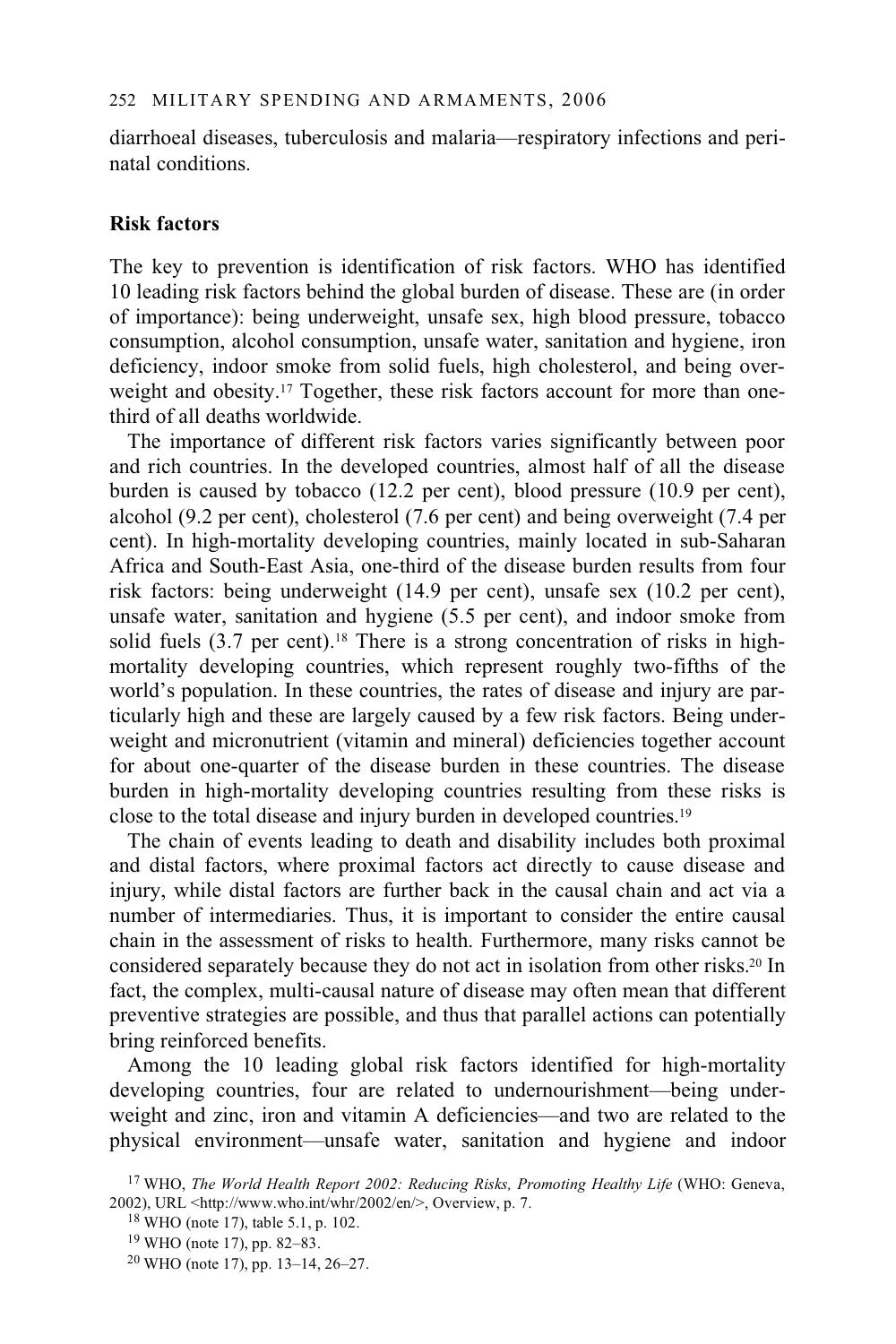smoke from solid fuels.<sup>21</sup> While different types of undernutrition and environmental factor are major proximal causes, poverty is a distal cause.

#### *Hunger as a risk factor*

Hunger is a major risk factor for disease. Underweight children are at increased risk of mortality from infectious illnesses, such as diarrhoea and pneumonia. An estimated 50–70 per cent of the burden of diarrhoeal diseases, measles, malaria and lower respiratory infections in childhood is attributable to childhood undernutrition. Being underweight was estimated to have caused 3.7 million deaths in 2000, accounting for about 1 in 15 deaths. Since deaths from undernutrition occur almost exclusively among young children, the share in the loss of healthy life years is even higher: about 9.5 per cent of global DALYs were attributed to being underweight.<sup>22</sup>

The high number of lives that are threatened by hunger has led to the state of hunger being termed as 'food insecurity'.23 The Food and Agricultural Organization (FAO) has estimated that 10 million people die every year of hunger and hunger-related diseases.<sup>24</sup> In developing countries, more than 20 million low-birthweight children are born every year, and almost one-third of all children in developing countries are stunted, with heights in the range that suggests chronic undernutrition. According to the FAO, more than 5 million children die from hunger-related causes every year.25

The most recent estimates by the FAO show that in 2001–2003 there were 854 million undernourished people worldwide, of whom 820 million were in developing countries, 25 million in transition countries and 9 million in industrialized countries.26 The agreed goals of halving the number of undernourished people by 2015 (the 1996 World Food Summit target) and halving their proportion of population by 2015 (one of the Millennium Development Goals, MDGs) are still far from being achieved, in particular for African countries.27 Hunger occurs in three different forms: acute, chronic and hidden.

21 WHO (note 17), table 5.1, p. 102.

<sup>24</sup> World Food Programme (WFP), 'Faces of the hungry', WFP website, 2007, URL <http://www.<br>wfp.org/aboutwfp/introduction/hunger\_who.asp>.

<sup>25</sup> FAO, The State of Food Insecurity in the World 2004: Monitoring Progress towards the World *Food Summit and Millennium Development Goals* (FAO: Rome, 2004), URL <http://www.fao.org/ docrep/007/y5650e/y5650e00.htm>, p. 8.<br><sup>26</sup> FAO, *The State of Food Insecurity in the World 2006: Eradicating World Hunger—Taking Stock* 

*Ten Years after the World Food Summit* (FAO: Rome, 2006), URL <http://www.fao.org/docrep/009/ a0750e/a0750e00.htm>, p. 8.

 $^{27}$  FAO (note 26), pp. 8–12. See also the UN Millennium Developments Goals website, URL <http:// www.un.org/millenniumgoals/>.

<sup>22</sup> WHO (note 17), pp. 53–54.

<sup>&</sup>lt;sup>23</sup> Following the literature on hunger, the term 'hunger' is used here to mean undernourishment. Undernourished persons are defined as those 'whose food intake falls below the minimum requirement or food intake that is insufficient to meet dietary energy requirements continuously'. United Nations Statistics Divisions, Common Database, URL <http://unstats.un.org/unsd/cdb/cdb\_dict\_xrxx.asp?def code=433>. Precise definitions in terms of calorie intake are contested. See Mason, J. B., 'Measuring hunger and malnutrition', Keynote Paper presented at the International Scientific Symposium on Measurement and Assessment of Food Deprivation and Undernutrition, Food and Agricultural Organization, Rome, 26–28 June 2002, URL <http://www.fao.org/docrep/005/y4249e/y4249e0d.htm>.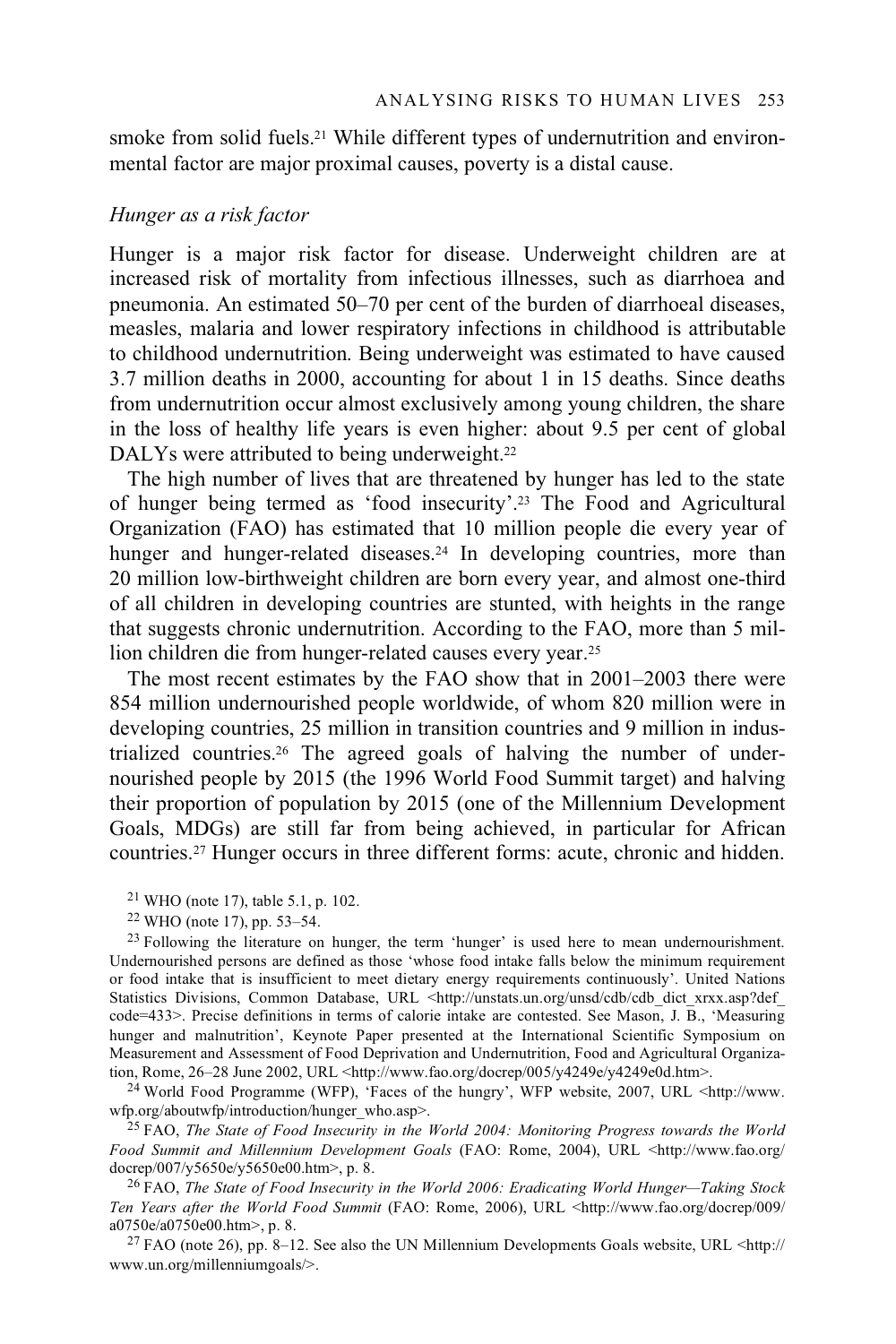While those suffering from acute hunger are those most visible through reports on famines and disasters, acute hunger accounts for only about 10 per cent of the total number of hungry people. The chronically undernourished are the great majority (90 per cent) of the hungry.28

While hunger is a risk factor for disease, it also has its own risk factors. Chronic hunger is caused by a constant or recurrent lack of access to food. However, there is more than enough food available to feed the world population of 6.54 billion people. Thus, the cause of hunger is that the hungry do not have the money to buy food or the means to produce it. The reasons for this constitute the risk factors for hunger. The World Food Programme identifies five such factors: poverty, the agricultural infrastructure, overexploitation of the environment, natural disasters and armed conflicts.29 The United Nations Millennium Project points to overlapping, although slightly different, risk factors: poverty, low food production, mothers' lack of education, poor water, sanitation and health facilities, and climatic shocks. It adds to this a number of identified vulnerabilities to crises, such as disasters and wars, and other hazards, such as insecure rights to land, lack of proper agricultural technology, inability to store produce after harvest, weather variations, environmental degradation, poor health, food shortages and lack of income-earning opportunities.30

Since 1992, the proportion of food crises that can be attributed mainly to human causes, such as violent conflict and economic failures, has increased from around 15 per cent to more than 35 per cent, and the number of food crises requiring emergency assistance has also been rising, from an average of 15 per year during the 1980s to more than 30 per year since 2000.31 Most of the specific crises as well as the increase were concentrated in Africa. Natural and human-induced factors tend to reinforce each other, producing complex crises. Nevertheless, only 8 per cent of the 10 million people who die from hunger and hunger-related diseases each year are the victims of major disasters and wars.32

While poverty is a major risk factor for hunger, historical trends show that undernourishment does not decrease at the same rate as poverty. Although the reasons for the slower rate of decline in hunger are not clear, the FAO suggests that an important factor may be that hunger itself acts as a barrier to escaping poverty—the 'hunger trap'.<sup>33</sup> Thus, hunger is not only a consequence, but also a cause of poverty.

<sup>28</sup> Sanchez, P. et al., UN Millennium Project, Task Force on Hunger, *Halving Hunger: It Can be Done* (Earthscan: London, 2005), URL <http://www.unmillenniumproject.org/reports/tf\_hunger.htm>, p. 2. Another 2 billion people experience hidden hunger, caused by a lack of essential micronutrients, although they consume adequate amounts of calories and protein. 29 World Food Programme (WFP), 'Why does hunger exist?', WFP website, 2007, URL <http://

www.wfp.org/aboutwfp/introduction/hunger\_causes.asp>. 30 Sanchez et al. (note 28), p. 5.

 $31$  FAO (note 25), p. 16.

<sup>32</sup> World Food Programme (note 24).

<sup>33</sup> FAO (note 26), p. 13.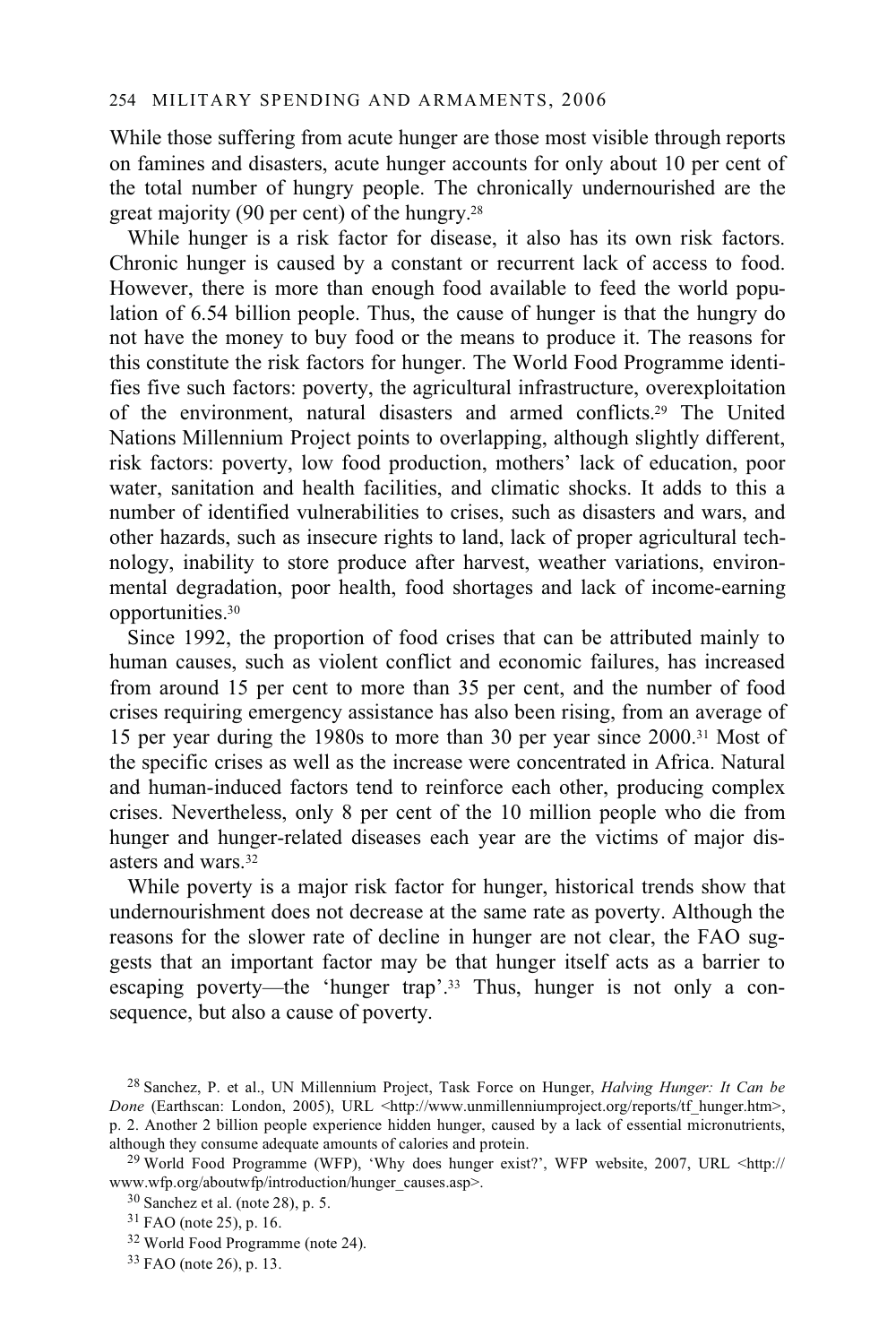Paradoxically, being a farmer reportedly constitutes a major risk factor for hunger. Three-quarters of the hungry live in rural areas, mainly in the villages of Asia and Africa. About half of the hungry are smallholder family households unable either to grow or to buy enough food to meet the family's requirements, and another 20 per cent are landless rural people.34

## *Environmental risk factors*

Environmental conditions constitute important risk factors, particularly in developing countries, playing a major role in more than 80 per cent of the diseases regularly reported by WHO. Globally, an estimated 24 per cent of the disease burden and 23 per cent of all deaths can be attributed to environmental factors.35 In some areas these figures are much higher; for example, in sub-Saharan Africa such factors accounted for nearly 35 per cent of the disease burden.36

The leading environmental risk factor is unsafe water, poor sanitation and hygiene, accounting for about 3 per cent of all deaths (1.7 million) and 3.7 per cent of all DALYs. Indoor smoke from solid fuels causes another 1.6 million deaths per year, and accounts for 2.7 per cent of all DALYs. Nearly half the world's population cooks with solid fuels. Several diseases are strongly related to indoor use of solid fuels, which is estimated to cause 36 per cent of lower respiratory infections. Urban air pollution, generated by motor vehicles, industries and energy production, causes about 5 per cent of tracheal, bronchial and lung cancer globally, causing about 1.4 per cent of all deaths (0.8 million) and 0.8 per cent of all DALYs. Climate change has been estimated to have been responsible in 2000 for 6 per cent of malaria in some middle-income countries and approximately 2.4 per cent of worldwide diarrhoea. Globally, it was estimated to account for 0.3 per cent of all deaths (154 000) and 0.4 per cent of all DALYs. Other environmental factors include excessive exposure to toxic chemicals and pesticides (0.35 million deaths). There are thus important links between disease and environmental factors.37

# *Poverty as a risk factor*

Poverty is a third major risk factor for disease. Furthermore, both hunger and environmental risk factors for disease are also strongly associated with absolute poverty.

The greatest burden of disease and injury is borne by the poor countries and by the disadvantaged in all societies. The vast majority of threats to health are more commonly found among poor people, particularly those with little

'Priority risks: the human toll', HELI website, URL <http://www.who.int/heli/risks/en/>. 37 WHO (note 17), pp. 67–73.

<sup>&</sup>lt;sup>34</sup> Sanchez et al. (note 28), pp. 3–4; and World Food Programme (note 24).

<sup>35</sup> Prüss-Üstün, A. and Corvalán, C., *Preventing Disease through Healthy Environments: Towards an Estimate of the Environmental Burden of Disease* (WHO: Geneva, 2006), URL <http://www.who.int/ quantifying\_ehimpacts/publications/preventingdisease/en/>, p. 9.<br><sup>36</sup> WHO and UN Environment Programme, Health and Environment Linkages Initiative (HELI),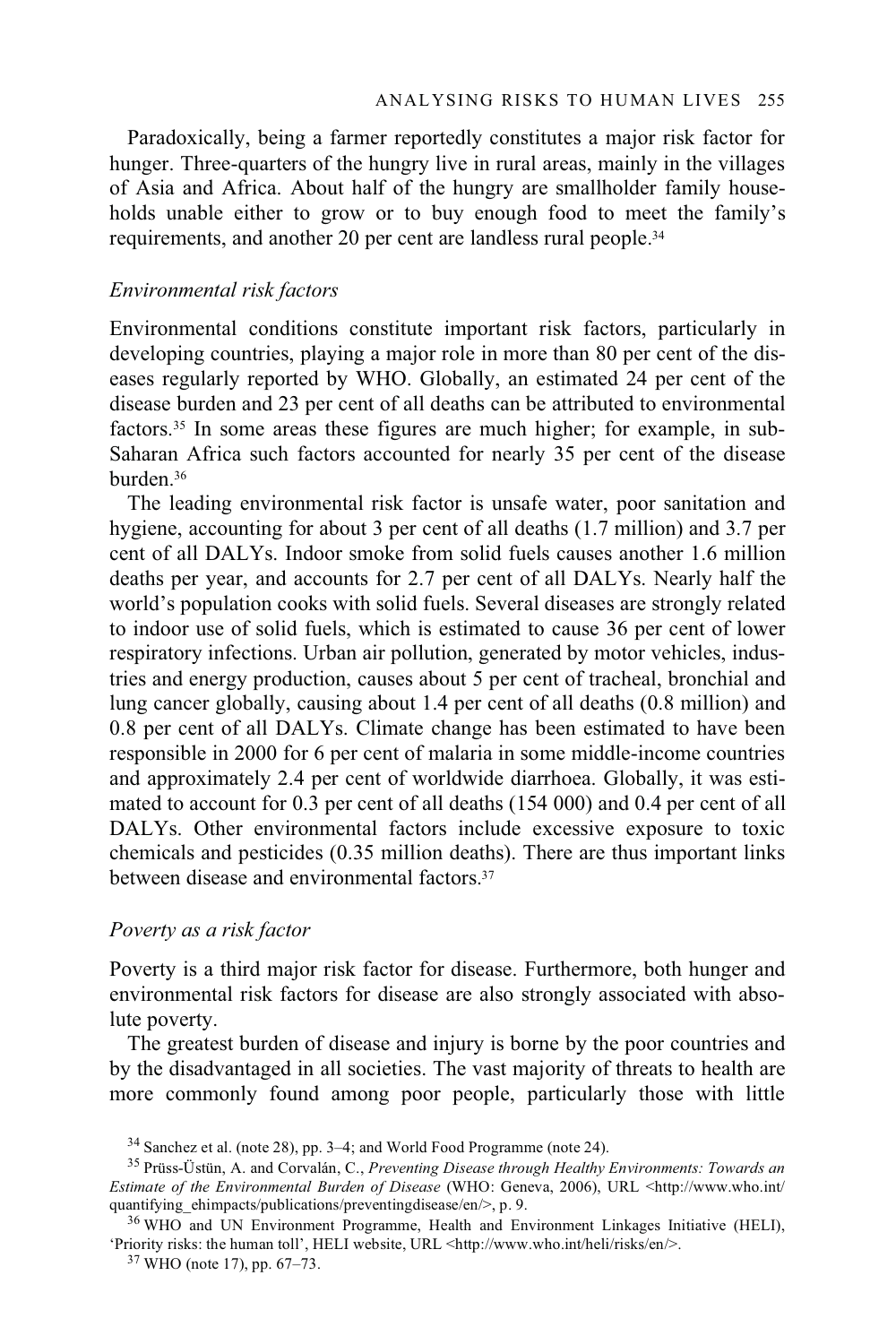formal education and with low-status occupations. This is the case because poverty, while being a key determinant of health status in itself, is also an underlying risk factor of several proximal risk factors. Thus, there is a strong relationship between underweight children and absolute poverty. People living on less than \$1 per day are generally at a 2–3 times higher risk of having underweight children compared with people living on more than \$2 per day.<sup>38</sup> Unsafe water, sanitation and hygiene and indoor air pollution are also strongly related with absolute poverty.

Thus, the links between poverty and disease are well established. Poverty not only increases the risk of becoming ill, but poor people are also at higher risk of dying from their illness than are wealthier people. The impact of poverty on health was summarized in the 2001 report of the Commission on Macroeconomics and Health (CMH), according to which poor people have a disproportionate burden of avoidable deaths; they are more susceptible to diseases because of malnutrition, inadequate sanitation and lack of clean water; they are less likely to have access to medical care; and they are less reached by existing life-saving interventions, including preventive measures and access to essential medicines<sup>39</sup>

# **Prevention**

Preventive interventions can be categorized according to when in a negative development they take place: (*a*) primary interventions are those aiming to prevent an event before it occurs; (*b*) secondary interventions consist of emergency measures providing an immediate response to the negative impact of an event; and (*c*) tertiary intervention involve long-term treatment of the effects of an event or processes.

Effective health interventions to either prevent or cure the diseases which have the highest premature death and disability outcomes have already been identified. What is lacking is investment and institutional reforms to implement them adequately. In its 2001 report the CMH estimated the costs involved in reducing deaths from the most common causes in low-income countries and among the poor in middle-income countries, which have far lower life expectancies and far higher age-adjusted mortality rates than the rest of the world. It estimated that by 2010 around 8 million lives could be saved each year by a set of essential health interventions against infectious diseases—HIV/AIDS, malaria, tuberculosis and childhood infectious diseases and nutritional deficiencies. The recommended programme for prevention and cure was estimated to require an increase of \$57 billion (at constant 2002 prices) in annual health outlays by 2007 for this group of countries. Given the

<sup>38</sup> WHO (note 17), p. 50.

<sup>39</sup> Commission on Macroeconomics and Health (CMH), *Macroeconomics and Health: Investing in Health for Economic Development* (WHO: Geneva, 2001), URL <http://www.cmhealth.org/>; and WHO, CMH Support Unit, 'Investing in health: a summary of the findings of the Commission on Macroeconomics and Health', Geneva, 2003, URL <http://www.emro.who.int/cbi/cmh-documents. htm>, p. 10.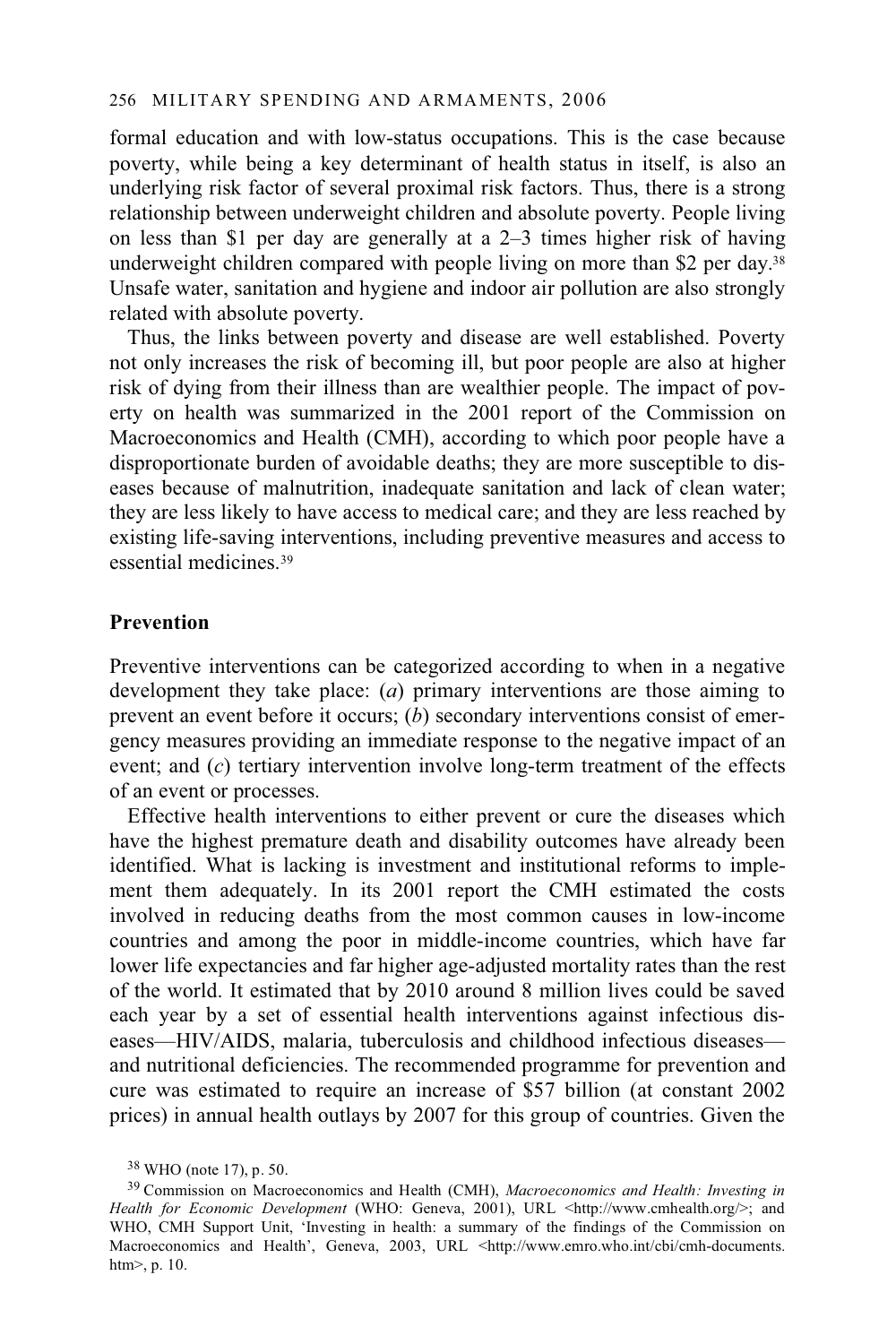low income in these countries, domestic resource mobilization would fall short of need, thus requiring also increased donor financing for health. According to the proposed burden-sharing concept, the national governments in the targeted countries would need to increase their annual domestic spending on health by 1 per cent of their gross national product (GNP) by 2007 and by 2 per cent of GNP by 2015, resulting in domestically financed additional health spending of \$35 billion in 2007 and \$63 billion by 2015, while the annual external aid required would be \$22 billion in 2007 and \$31 billion in 2015 in the form of country-level programmes. In addition, allocations to the development of 'global public goods' were recommended (\$5 billion in 2007 and \$7 billion in 2015) to be spent on research and development focused on the health needs of the poor (e.g. new affordable drugs and vaccines) and on epidemiological data collection and analysis and surveillance of infectious diseases at the international level.40 Five years after the publication of the report some progress had been made towards these goals.<sup>41</sup>

Similarly, WHO has examined the extent to which the global disease burden could be eased over a 20-year period if the most important risk factors to human lives could be reduced. Data on the costs and effectiveness of a set of interventions targeting different risk factors were developed for different regions and subregions, with the aim of helping policymakers identify which interventions should be selected for given levels of resource availability if the goal were to minimize the burden of disease. The conclusion was that 'Very substantial health gains can be made for relatively modest expenditures on interventions to reduce risks'.42 For example, in Africa, one of the regions with the highest mortality rates and highest burden of disease, a number of recommended interventions could reduce the burden of disease by over 140 million DALYs, at an annual cost of about I\$6.8 billion.<sup>43</sup> These include interventions to prevent HIV and the provision of vitamin, iron and zinc supplements in combination with treatment for diarrhoea and pneumonia in children. Another example, based on cross-country research on neonatal mortality, is a set of interventions that could reduce death rates by 59 per cent in 75 high-mortality countries, saving 2.3 million lives, at a cost of \$4 billion.<sup>44</sup>

40 Commission on Macroeconomics and Health (note 39), pp. 6, 11; and WHO (note 39), p. 20. On 'global public goods' see the websites of the Global Network on Global Public Goods, URL <http:// www.sdnp.undp.org/gpgn/>, and the International Task Force on Global Public Goods, URL <http:// www.gpgtaskforce.org/>.<br> $41 \text{ A } 2006 \text{ follow-up to the CMH report showed that external funding for health was increasing and}$ 

that, although health expenditure as a share of GDP and of general government expenditure had increased in several of the countries with CMH follow-up programmes, many countries were progressing too slowly to reach their national health spending targets by 2015. WHO, *Tough Choices: Investing in Health for Development—Experiences from National Follow-up to the Commission on Macroeconomics*  and Health (WHO: Geneva, 2006), URL <http://www.emro.who.int/cbi/cmh-documents.htm>, pp. 26–28. 42 WHO (note 17), p. 137.

 $43$  I\$ means international dollar, which is the US dollar value of a local currency figure converted at the purchasing power parity rate.

<sup>44</sup> United Nations Development Programme (UNDP), *Human Development Report 2005: International Cooperation at a Crossroads—Aid, Trade and Security in an Unequal World* (UNDP: New York, N.Y., 2005), URL <http://hdr.undp.org/reports/global/2005/>, p. 33.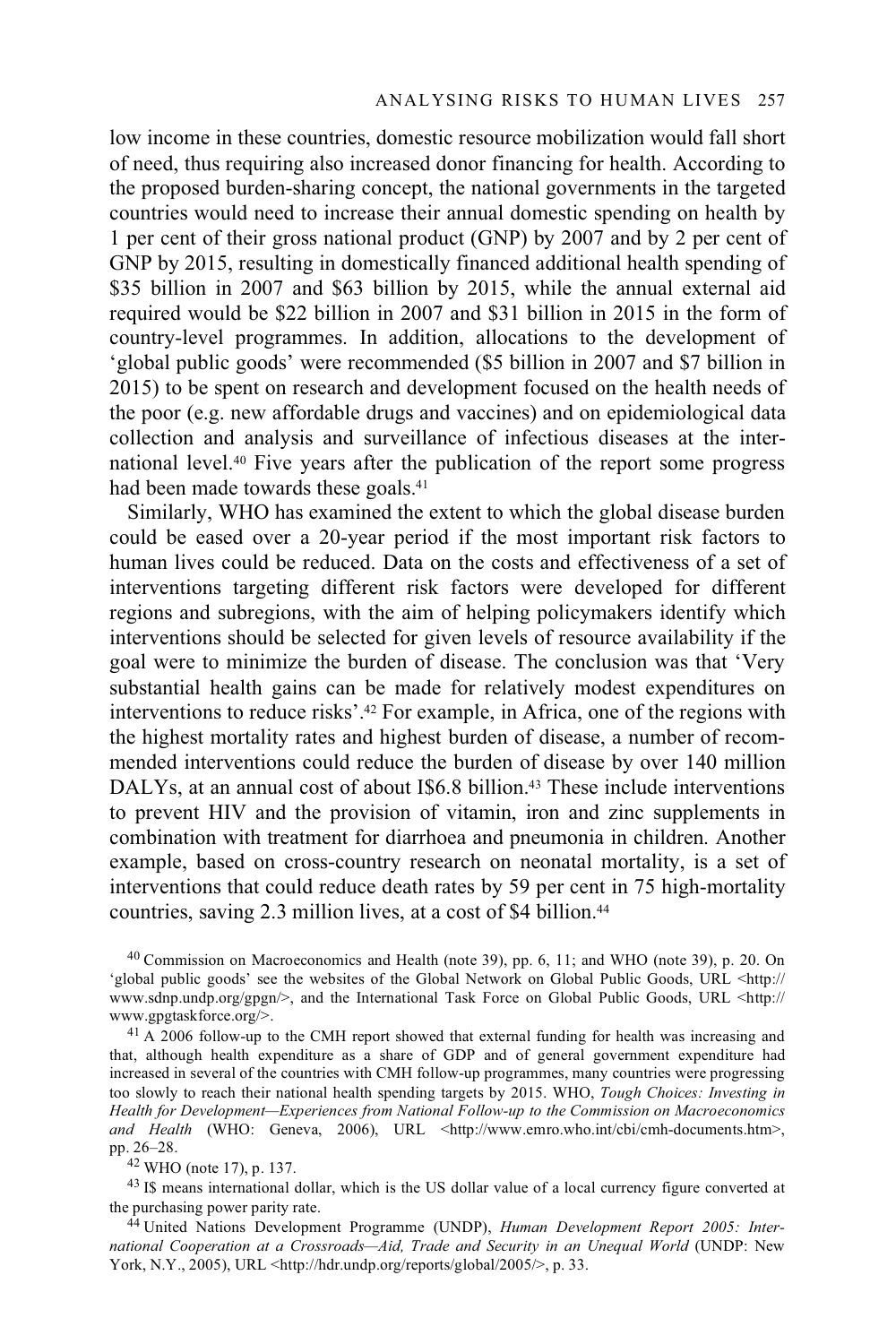## 258 MILITARY SPENDING AND ARMAMENTS, 2006

Provision of health services can be seen as a tertiary form of prevention. The number and quality of health workers are positively correlated with immunization coverage, outreach of primary care, and infant, child and maternal survival. At least 1.3 billion people worldwide lack access to the most basic health care, often because there are no health workers. Shortages are most severe in sub-Saharan Africa, which has 11 per cent of the world population and 24 per cent of the global burden of disease but only 3 per cent of the world's health workers. While there are a total of 59 million full-time paid health workers worldwide, there is a serious shortage of health workers in 57 developing countries, where an estimated 4.3 million additional doctors, nurses, midwives and other public health workers are needed. For these countries to build up such health workforces, an annual increase in health budgets corresponding to at least \$20 per person would be needed.45

#### *Hunger*

Approaches to preventing hunger include tertiary interventions, such as specific nutrition measures, secondary interventions, such as food emergency aid in crises, and primary interventions, aiming at preventing hunger itself.

In the short term, food aid can help break the cycle of hunger and poverty. Nutrition interventions such as breastfeeding and providing vitamin A and zinc supplements are important tertiary prevention measures which have the potential to reduce child mortality significantly at a low cost.46 Food aid can also help to slow down the impact of HIV/AIDS, since without sufficient food and nutrition the infected lack one of the main defences against HIV and other AIDS-related infections, such as tuberculosis. The effectiveness of drug treatment and the body's drug tolerance are greatly improved by good nutrition.<sup>47</sup>

The hunger trap suggests that per capita income growth is not always sufficient to eradicate hunger, and thus that poverty reduction does not benefit proportionately those among the poor who are also undernourished. The concentration of hunger in rural areas suggests that no sustained reduction in hunger is possible without special emphasis on agricultural and rural development. Agricultural growth appears to be critical for hunger reduction, since reportedly over 70 per cent of the poor in developing countries live in rural areas and depend on agriculture for their livelihoods, directly or indirectly. Particularly in the countries with the least food security, agriculture is crucial for income and employment generation. According to the FAO, improved technology can also contribute to agricultural growth if it is adapted to local conditions that favour small-scale farmers, increases their incomes and reduces food prices. Similarly, trade can contribute to hunger reduction. How-

<sup>45</sup> WHO, *The World Health Report 2006: Working Together for Health* (WHO: Geneva, 2006), URL  $\frac{\text{th}}{46}$  FAO (note 25), p. 9. In the 42 countries where more than 90% of child deaths occur, these rela-

tively inexpensive and effective nutrition interventions could reduce child mortality by 25% and save the lives of 2.4 million children each year. 47 World Food Programme (note 29), p. 5.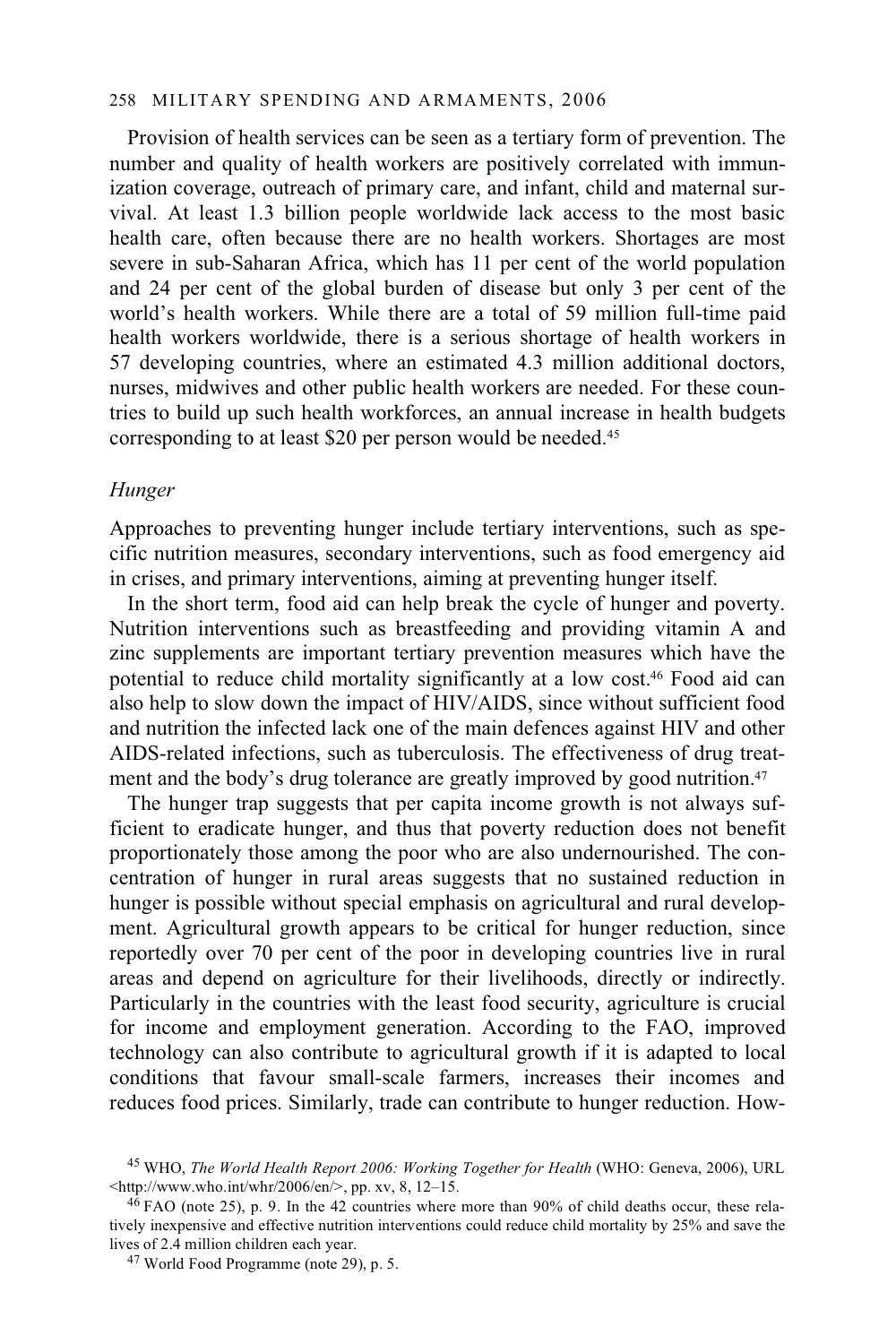ever, trade gains are neither automatic nor universal but need to be coupled with measures to improve market infrastructure, local institutions and safety nets.48

In outlining a strategy for hunger reduction, the FAO recommends a twintrack approach, combining longer-term interventions to enhance productive potential and rural development (primary prevention) with programmes and policies that respond to the immediate needs of poor and food-insecure people (tertiary prevention).49 The FAO recommends that the former should focus on agricultural and rural development, creating employment and ensuring access by the poor to productive assets—physical, human and financial. The latter interventions, for tertiary prevention, may include social safety nets, cash transfers, health interventions and food and nutrition programmes. Promoting agricultural growth would require public investment in infrastructure, agricultural research and education. It would also benefit from more targeting of foreign development assistance to agriculture and rural development and greater focus on the countries with high levels of undernourishment.

# *Environmental factors*

Public and preventive health strategies based on environmental interventions have been found to be cost-effective and can also yield benefits for the overall well-being of communities, according to a 2006 WHO report.<sup>50</sup> One of the key UN Millennium Development Goals is to halve the proportion of people without sustainable access to safe drinking water and sanitation by 2015. The global economic benefits of investments in meeting this target have been estimated to outweigh costs by a ratio of  $8:1^{51}$  These benefits include gains in economic productivity, as well as savings in health care costs and in healthy life years lost. Reducing the disease burden of environmental risk factors would also contribute significantly to many of the other MDGs.

### *Poverty*

While the standard criterion for defining poverty is level of income, it can also be defined as the deprivation of basic capabilities.<sup>52</sup> This perspective does not deny the fact that low income is one of the major aspects of poverty, but rather argues that lack of income can be a principal reason for capability deprivation. Furthermore, adherents of this perspective also argue that improvement of capability is likely to be a determinant of greater earning power, since enhanced capabilities would tend to expand a person's ability to be more productive and earn a higher income. This is of particular importance for the removal of income poverty. While improved education and health care can

<sup>48</sup> FAO (note 26), pp. 13, 29.

<sup>49</sup> FAO (note 26), p. 29.

<sup>50</sup> Prüss-Üstün and Corvalán (note 35).

<sup>51</sup> Prüss-Üstün and Corvalán (note 35), p. 67.

<sup>52</sup> Sen, A., *Development as Freedom* (Oxford University Press: Oxford, 1999), p. 87.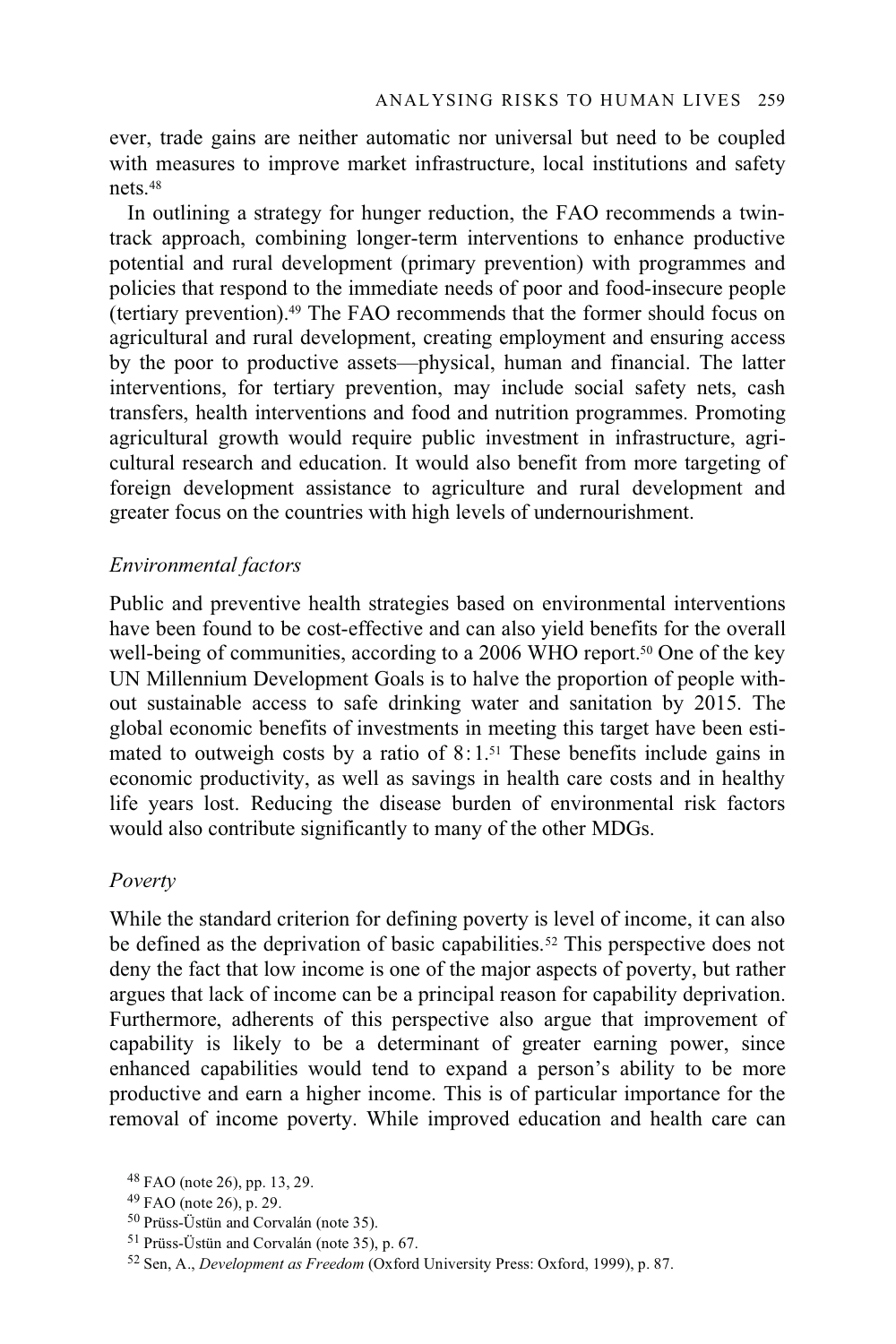improve the quality of life directly, they can also increase a person's ability to earn an income.53 Thus, in this perspective, the provision of education, health care and other entitlements has a more direct impact on poverty.

The poverty-reduction strategies of the Organisation for Economic Co-operation and Development (OECD) focus on broad-based growth and improved access to social services. Reduction of inequalities is also seen as important, since increased inequalities is the main reason why the number of poor people does not decrease in spite of economic growth in developing countries.54 The OECD poverty-reduction strategy rests on the perception that poverty is caused by economic structures and availability and access to resources. The main policy interventions thus fall into three categories: propoor economic growth; empowerment, rights and pro-poor governance; and basic social services for human development. The goal of these interventions is to generate economic, political, human and social capabilities.<sup>55</sup>

# *Interdependence in preventive interventions*

The above review shows that there is a significant overlap and interdependence between three major risk factors for death and disability—hunger, environment and poverty—and therefore also great synergies between the risk-reduction and prevention strategies for addressing these factors. This is apparent also in the Millennium Development Goals, which cover several of the interventions recommended for the reduction and prevention of these three risk factors: reduction of poverty, hunger, mortality rates for children under five, the incidence of major diseases (including HIV/AIDS and malaria), and the number of people without access to safe drinking water and sanitation, as well as increased environmental sustainability.<sup>56</sup> The annual cost of attaining these goals by 2015 for a typical low-income country has been estimated as  $$70-80$  per capita in 2006, rising to  $$120-160$  per capita in 2015.<sup>57</sup> While part of the required investment is expected to be financed through domestic resource mobilization, part will need to be financed through official development assistance (ODA) from foreign governments. This would require an increase in total global ODA for direct MDG support from \$16 billion in 2002 to \$73 billion in 2006 and \$135 billion by 2015 (in constant 2003 dollars).<sup>58</sup>

<sup>53</sup> Sen (note 52), p. 90.

<sup>54</sup> Organisation for Economic Co-operation and Development (OECD), Development Assistance Committee, *The DAC Guidelines: Poverty Reduction* (OECD: Paris, 2001), URL <http://www.oecd.org/ dac/guidelines/>, p. 31.

<sup>&</sup>lt;sup>55</sup> Organisation for Economic Co-operation and Development (note 54), pp. 50–51.

<sup>56</sup> UN Millennium Development Goals (note 27).

<sup>57</sup> UN Millennium Project, *Investing in Development: A Practical Plan to Achieve the Millennium Development Goals* (Earthscan: London, 2005), URL <http://www.unmillenniumproject.org/reports/>, pp. 239–40.

 $58$  While total ODA has increased from \$58.3 billion in 2002 to \$106.8 billion in 2005 (at current prices and exchange rates), ODA for direct support of the MDGs fell short of the target according to the UN. For ODA data for 1996–2005 see Manning, R., *Development Co-operation Report 2006* (Organisation for Economic Co-operation and Development: Paris, 2007), URL <http://www.sourceoecd.org/ developmentreport/>, 'Statistical annex', table 8, p. 146. For an evaluation of the progress towards the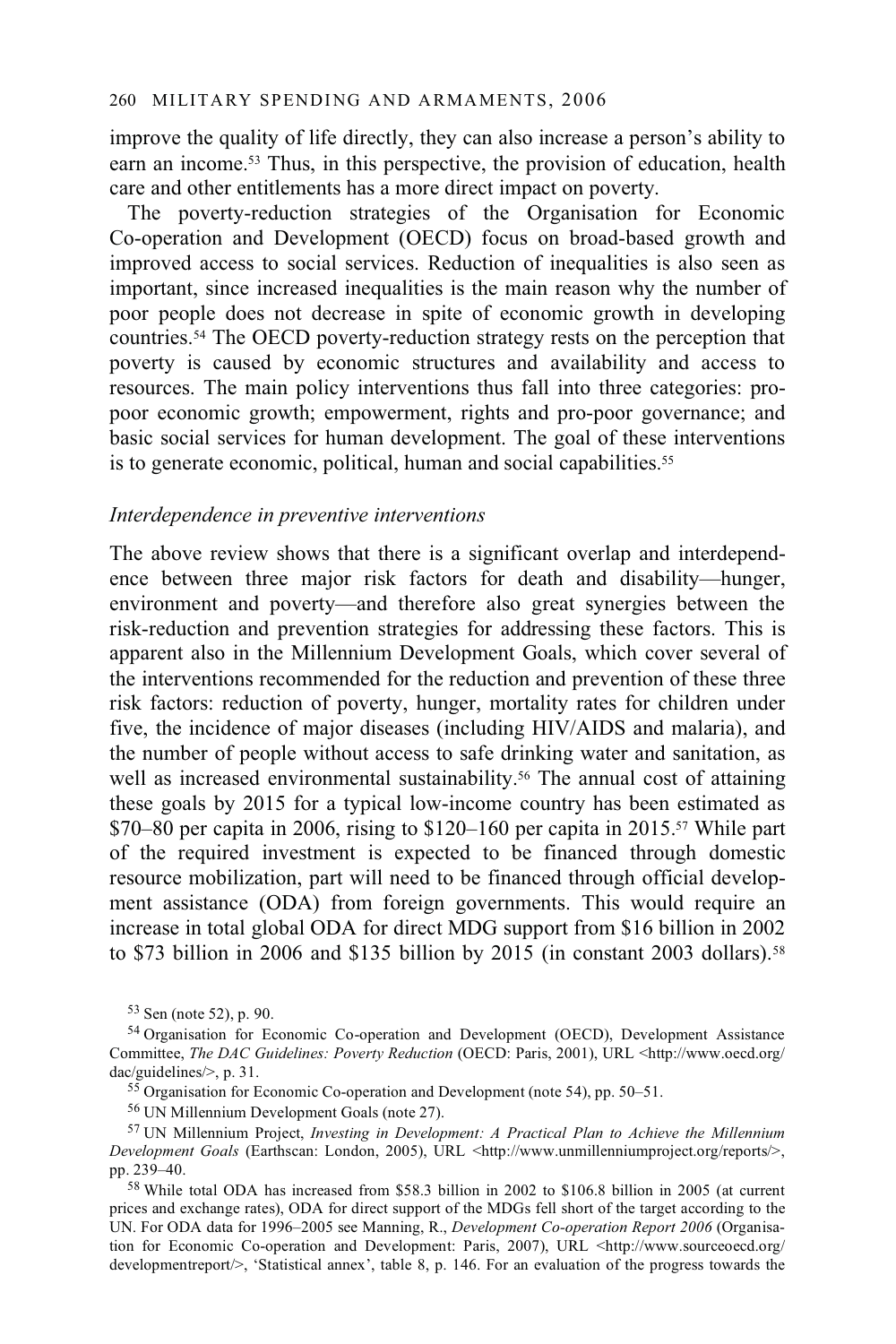This is a small investment compared with military expenditure, which was \$1200 billion in 2006. Furthermore, this type of investment may also have an impact on the incidence of collective violence and on the consequences of violence.

# III. The links between disease and violence prevention

Having established the synergies between different interventions to reduce the risk factors for death and disability from disease, the remaining question to address is the links between these and the prevention of death and disability from violence. This section provides an account of data and reports on violence from a public health perspective.

# **Violence as a cause of death and disability**

According to WHO projections for 2005, 5.4 million deaths were caused by injuries (see table 7.2). Of these, unintentional injuries (accidents) accounted for 3.7 million deaths, the main cause being road traffic accidents, while intentional injuries (violence) accounted for 1.7 million deaths. Suicides accounted for slightly more than half of violence-related deaths, murder for roughly onethird and collective violence for about one-fifth.59

The WHO data show that most of the reported overall violence-related deaths occur in low-income countries (45 per cent in 2005) and lower-middleincome countries (38 per cent), while less than 10 per cent of all violencerelated deaths occur in high-income countries.<sup>60</sup> Country income group has no strong influence on suicide rates, while murder rates are much lower in highincome countries than in low- and middle-income countries (see table 7.2). Comparing regions, the highest suicide rates are found in the Western Pacific and European regions, where suicides accounted for around 20 deaths per 100 000 people in 2005. The rates of murder show great variation between regions with very high rates for the African and American regions (20 and 18 deaths per 100 000, respectively) compared with all other regions, which all have fewer than 10 murders per 100 000 people.61 Deaths caused by collective violence are concentrated in low-income countries. WHO pro-

MDGs, including analysis of the ODA, see United Nations, *The Millennium Development Goals Report 2006* (UN: New York, N.Y., 2006), URL <http://mdgs.un.org/unsd/mdg/>.

<sup>&</sup>lt;sup>59</sup> Collective violence is defined by WHO as 'the instrumental use of violence by people who identify themselves as members of a group—whether this group is transitory or has a more permanent identity against another group or set of individuals, in order to achieve political, economic or social objectives'. WHO, 'Collective violence', Fact sheet, Geneva, 2002, URL <http://www.who.int/violence\_injury\_ prevention/violence/world\_report/factsheets/en/>. On definitions of armed conflict and collective violence see appendix 2C in this volume.<br><sup>60</sup> WHO, 'Projections of mortality and burden of disease 2006: projected deaths by income group,

age, sex and cause for the years 2005, 2015 and 2030', Spreadsheet, Nov. 2006, URL <http://www.who. int/healthinfo/statistics/bodprojections2030/en/>. 61 WHO (note 16).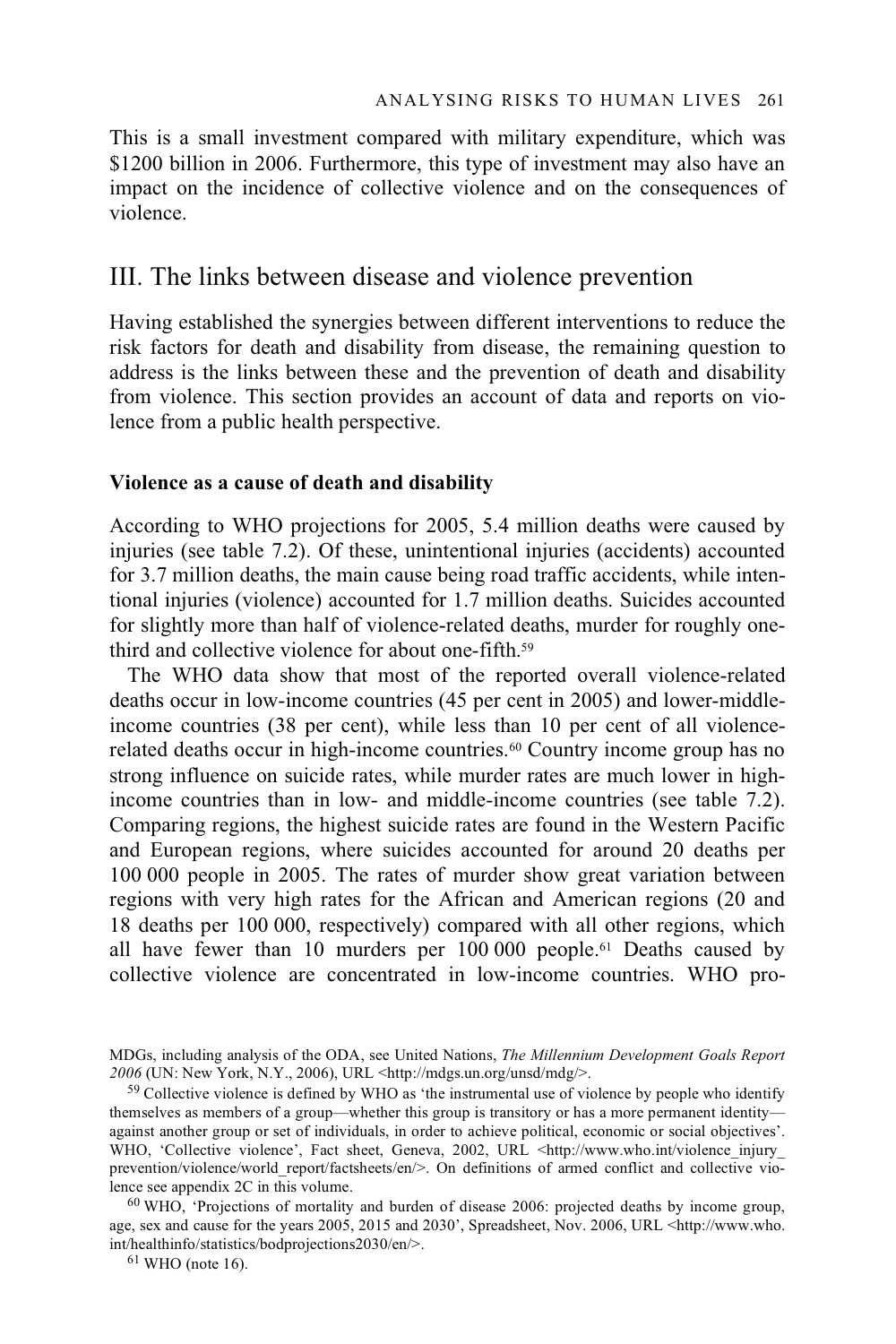jections for 2005 show that low-income countries account for 78 per cent of all deaths caused by collective violence.62

Data on violence-related deaths are highly uncertain for several reasons.<sup>63</sup> While deaths from self-inflicted and interpersonal violence are at least reported in official statistics on causes of death, the WHO data on deaths caused by collective violence are based on a variety of other sources.64 The latter data have been criticized as being too high compared with estimates of deaths from armed conflicts in other sources.65 Data on deaths from armed conflict and wars are compiled by researchers, are based on reports in the media and are selected according to definitions developed for this purpose.<sup>66</sup> However, the WHO data on collective violence have a broader coverage than just armed conflict in that they cover any form of instrumental use of violence by one group against another, including genocide.<sup>67</sup>

Nevertheless, it is likely that WHO underestimates the overall mortality caused by collective violence, owing to the linkages between violent conflict and health. The increased mortality rates of civilians during violent conflict, as mapped in a major study on violence and health, are usually caused by (*a*) injuries, (*b*) decreased access to food, leading to poor nutrition, (*c*) increased risk of communicable diseases, (*d*) diminished access to health services, (*e*) reduced health services, (*f*) reduced public health programmes, (*g*) poor environmental conditions and (*h*) psychosocial distress.68 Thus, the impact of collective violence on death can be great in terms of mortality, morbidity and disability.

These linkages have been demonstrated in a major study on the impact of the war in Iraq on mortality rates. In a cooperative effort between Iraqi and US public health researchers and medical doctors, mortality rates were compared

 $64$  The WHO statistics uses country-specific estimates of war deaths from a variety of published and unpublished databases, primarily data from Project Ploughshares's *Armed Conflicts Report*, as crosschecked against historical and current estimates by other research groups. Mathers, Lopez and Murray (note 10), pp. 56, 65–66; and Mathers, C. D. and Loncar, D., 'Updated projections of global mortality and burden of disease, 2002–2030: data sources, methods and results', Working Paper, WHO, Geneva, Oct. 2005, revised Nov. 2006, URL <http://www.who.int/healthinfo/statistics/bodprojections2030/en/>.

<sup>65</sup> The basis for this criticism is that the WHO figures are  $2-9$  times higher than those reported in other data sets on armed conflicts and WHO has not provided a credible explanation for this difference. University of British Columbia, Human Security Centre, *Human Security Report 2005: War and Peace in the 21st Century* (Oxford University Press: New York, N.Y., 2005), URL <http://www.humansecurity report.info/ $>$ , p. 30. 66 On the availability of data on armed conflict see appendix 2C in this volume; and Melander, E.,

Öberg, M. and Hall, J., *The 'New Wars' Debate Revisited: An Empirical Evaluation of the Atrociousness of 'New Wars'*, Uppsala Peace Research Papers no. 9 (Uppsala University, Department of Peace and Conflict Research: Uppsala, 2006). An example of a data set on armed conflicts is that of the Uppsala Conflict Data Program, from which the data reported in appendix 2A in this volume are drawn. See the Uppsala Conflict Data Program website at URL <http://www.pcr.uu.se/research/UCDP/>. 67 WHO (note 17), p. 79.

68 Krug et al. (note 63), p. 225.

 $62$  WHO (note 60).

<sup>&</sup>lt;sup>63</sup> Krug, E. G. et al. (eds), *World Report on Violence and Health* (WHO: Geneva, 2002), URL <http://<br>www.who.int/violence injury prevention/violence/world report/en/>, p. 9.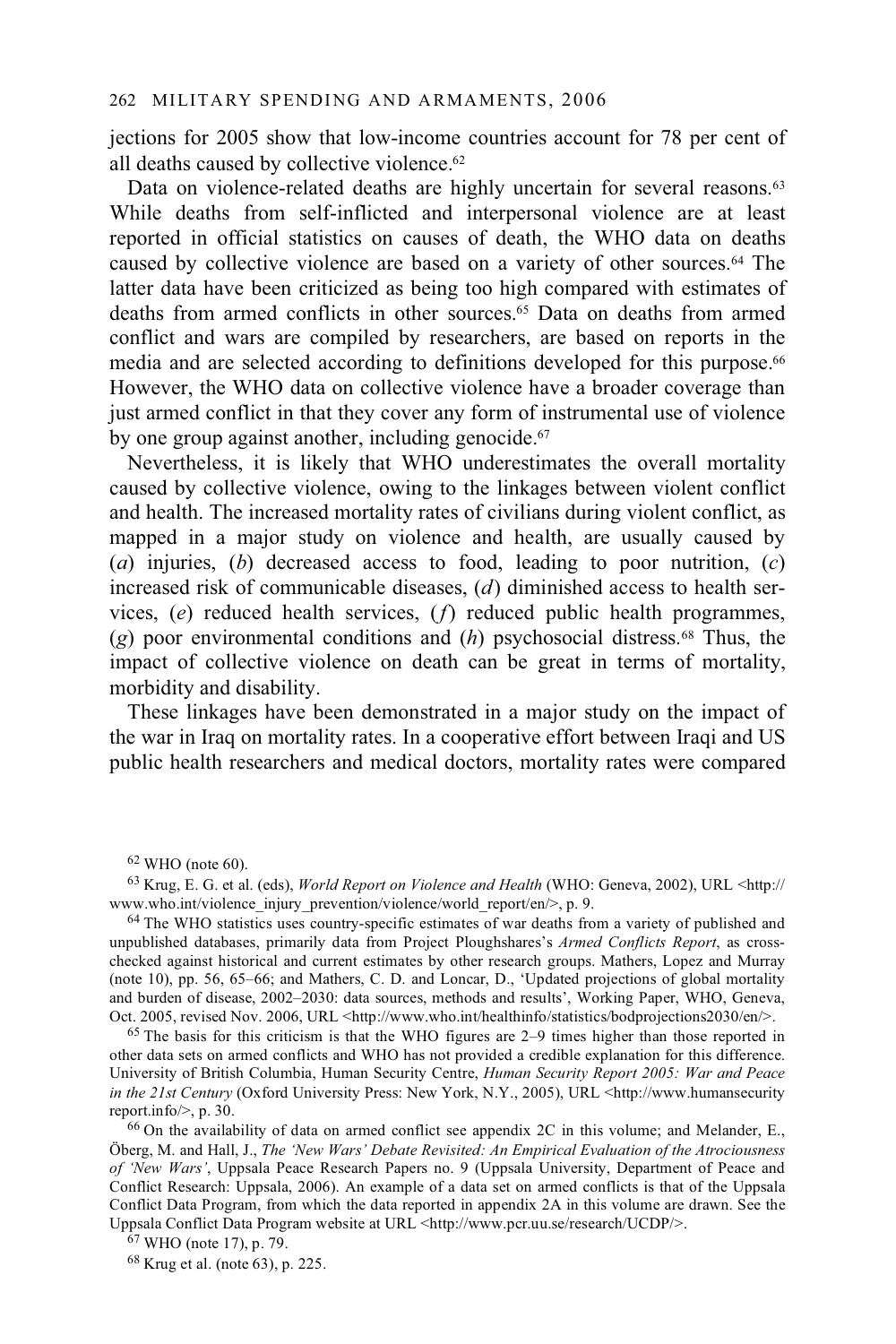before and after the US-led coalition invasion in March 2003.69 Significantly, by taking a public health approach this study shows the strong impact of violent conflict on overall mortality. It found that during the period March 2003– June 2006 about 655 000 more Iraqi people died than would be expected in a non-conflict situation. About 601 000 of these excess deaths had violent causes. These were distributed as follows: 56 per cent gunshots, 13 per cent car bombs, 14 per cent other explosives/ordnance, 13 per cent air strikes, and 4 per cent unknown and accidents. This study showed much higher casualties caused by the conflict than those reported through passive surveillance measures, such as the Iraq Body Count, which by October 2006 had recorded a range of 43 937–48 783 media-reported civilian deaths in Iraq resulting from the military intervention by the US-led coalition in March 2003.70 In December 2005, US President George W. Bush said that approximately 30 000 Iraqis had died during the invasion and in the violence since.<sup>71</sup>

## **Violence: risk factors and instruments of prevention**

Identification of risk factors for collective violence is an extremely complex task. While WHO has undertaken to do this, based on studies by researchers in the field, the resulting list of risk factors should be regarded as a preliminary contribution. These are: (*a*) a lack of democratic processes and unequal access to power; (*b*) social inequality marked by grossly unequal distribution of, and access to, resources; (*c*) control by a single group of valuable natural resources, such as diamonds, oil, timber and drugs; and (*d*) rapid demographic change that outstrips the capacity of the state to provide essential services and job opportunities.72 Based on these risk factors, WHO's recommended measures to prevent collective violence and lessen its impacts include: (*a*) reducing poverty, both in absolute and relative terms, and ensuring that development assistance is targeted so as to make the greatest possible impact on poverty; (*b*) reducing inequality between groups in society; (*c*) reducing access to weapons; and (*d*) ensuring that promotion and application of internationally agreed treaties, including those relating to human rights. More specific measures include investing in health development. This is based on the assessment that a strong emphasis on social services can help maintain social cohesion and stability and that early manifestations of situations that can lead to conflicts can often be detected in the health sector.73

<sup>&</sup>lt;sup>69</sup> Burnham, G. et al., 'Mortality after the 2003 invasion of Iraq: a cross-sectional cluster sample survey', *The Lancet*, vol. 368, no. 9545 (21 Oct. 2006), pp. 1421–28.

<sup>&</sup>lt;sup>70</sup> Thieren, M., 'Deaths in Iraq: how many, and why it matters', Open Democracy, 18 Oct. 2006, URL  $\langle$ http://www.opendemocracy.net/conflict-iraq/iraq\_deaths\_4011.jsp>. See also the Iraq Body Count website at URL  $\langle$ http://www.iraqbodycount.org/>.

 $71$  The White House, 'President discusses war on terror and upcoming Iraqi elections', Press release, Washington, DC, 12 Dec. 2005, URL <http://www.whitehouse.gov/news/releases/2005/12/>. See also King, N., 'Iraqi death toll exceeds 600,000, study estimates', *Wall Street Journal*, 11 Oct. 2006, p. A4. <sup>72</sup> Krug et al. (note 63), p. 220.

<sup>73</sup> Krug et al. (note 63), pp. 228–29.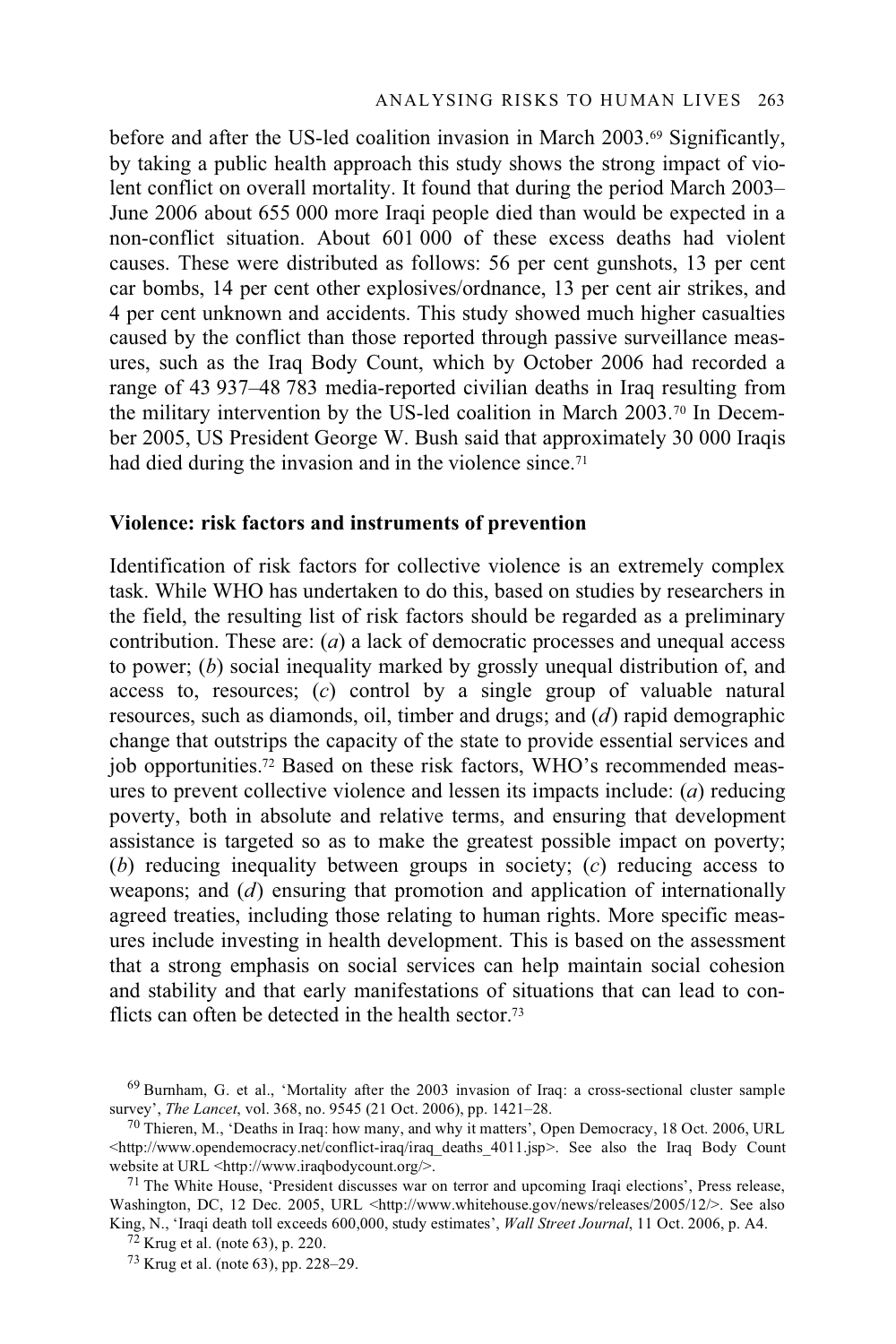#### 264 MILITARY SPENDING AND ARMAMENTS, 2006

The risk factors and recommended prevention instruments for collective violence identified by WHO are confirmed by studies on armed conflicts. There is general agreement that such violence is related to both socioeconomic factors—local as well as global—and political factors, such as local governance and the global world order. This conclusion is independent of the perspective—such as the 'new wars' paradigm or more locally rooted perspectives<sup>74</sup>—from which the new dynamics of internal collective violence in Africa and elsewhere are studied. Furthermore, armed conflict has a strongly detrimental impact on the economy and on development, which increases the risk of renewed violent conflict, catching affected countries in a 'conflict trap'.75

# **Implications for security assessments**

Some of these risk factors for collective violence and armed conflict and the recommended prevention strategies overlap with those for disease. Collective violence also has an indirect impact on death and disability through its effects on disease, access to health services and food security. Thus, the relative utility of devoting resources directly to reduce human vulnerability to disease, by investment in measures to reduce hunger, bad environment and poverty, is potentially doubled: it limits unnecessary deaths from disease while giving populations a better chance of survival when exposed to the consequences of violent conflict. Because of this double utility, potential belligerents in an intra-state conflict, such as the government or rebels, might find themselves less prone to seek violent solutions to internal issues because the popular legitimacy of the regime will be heightened, and so it will be more difficult to mobilize people to fight against it.

More generally, the strong interlinkages between and within risk factors and prevention strategies suggest that there is potentially great scope for security policies that cover a broader spectrum of threats. Such broad policies, extending beyond the normal bounds of what is traditionally considered security policy, may also bring reinforced benefits for traditional security concerns. This is where economists can contribute to the design of security policy, at least in the selection of its constituent elements and the balance between them. Such contributions, which include discussion of trade-offs over a broad range of security objects and threats, are already beginning to emerge.76 However,

74 On the new-wars paradigm see Kaldor, M., *New and Old Wars: Organized Violence in a Global Era* (Polity Press: Cambridge, 1999); and Duffield, M., *Global Governance and the New Wars: the Merging of Development and Security* (Zed Books: London, 2001). For a more locally rooted perspective see Mkandawire, T., 'The terrible toll of post-colonial "rebel movements" in Africa: towards an explanation of the violence against the peasantry', *Journal of Modern African Studies*, vol. 40, no. 2

<sup>75</sup> Stewart, F. and Fitzgerald, V. (eds), *War and Underdevelopment*, vol. 1, *The Economic and Social Consequences of Conflict* (Oxford University Press: Oxford, 2001); and Collier, P. et al., *Breaking the Conflict Trap: Civil War and Development Policy*, World Bank Policy Research Report (Oxford University Press: New York, N.Y., June 2003), URL <http://econ.worldbank.org/prr/>.

<sup>76</sup> See e.g. Brück, T., 'An economic analysis of security policies', *Defence and Peace Economics*, vol. 16, no. 5 (Oct. 2005), pp. 375–89.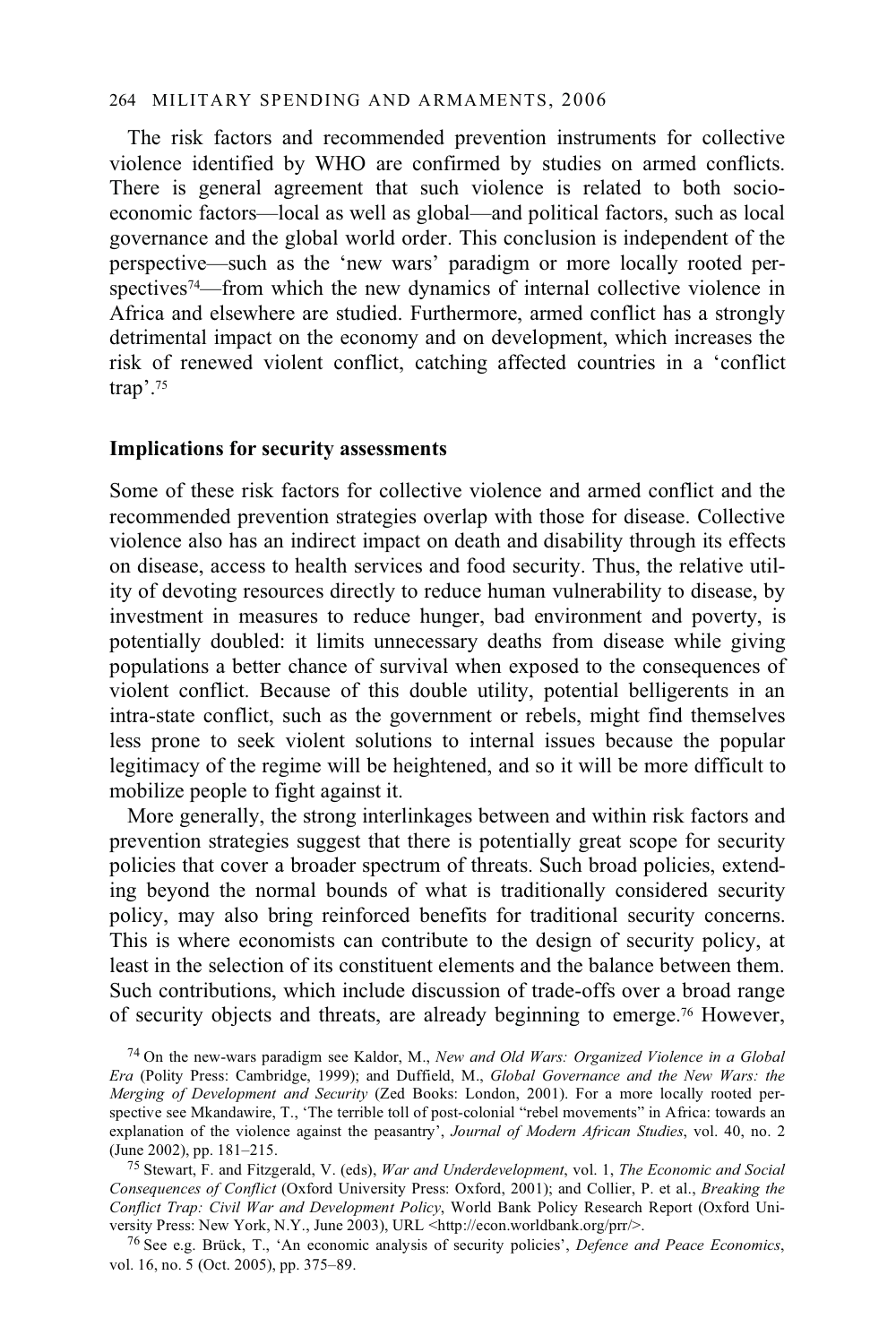for cost–benefit analysis of this cross-cutting type to become a reality, much better data are required, as well as an expansion of risk analysis of the type conducted for and by WHO to all important areas of security concern.

# IV. Conclusions

This chapter reviews risks to human lives based on epidemiological studies and according to a public health perspective, in which risk factors are identified based on observed historical patterns. By focusing on actual outcomes in terms of death and disability, high-probability negative impacts on human lives are brought into focus, while low-probability future events are neglected. The advantage of using this type of analysis is that it is based on data on what actually kills and disables people today, and the risk factors behind these deaths and disabilities. Its major disadvantage, in particular when related to security problems, is that it does not include potential future risks and threats to human lives which, although they have had a low incidence in the past or may even have a very low probability in the future, are still associated with grave potential outcomes if they occur. This applies to a wide range of security threats, such as attacks by weapons of mass destruction, terrorist incidents, large-scale conventional war, major disasters and incremental climate change. While it is not argued that this type of risk analysis can replace security analysis based on subjective expert assessments of future threats and risks, it is nonetheless one important tool among others for assessing risks to human lives.

The data and risk assessments reported on here inspire two major observations. The first is the simple observation that most of the risks to human life reviewed in this chapter cannot be reduced by the use of weapons—or military expenditure generally. Most risks to human lives identified in this chapter require non-military preventive interventions. The big risks to human lives include hunger, environmental factors and poverty. Few of these risks can be prevented or managed using military means. From this it can be deduced that, if a global security policy existed, and if the objective of that policy were to save lives globally, then a cost-effective approach would include the implementation of the type of recommended health interventions cited in this chapter. For an overall annual investment of around \$57 billion in health interventions, an estimated 8 million lives could be saved each year, many of which would be those of children. The cost of attaining the Millennium Development Goals has been estimated at \$135 billion in annual official development assistance for direct MDG support by 2015. These levels of investment are small in comparison with the level of military expenditure, amounting to \$1200 billion in 2006.

This point can be regarded as wishful thinking or a normative statement, but there are other reasons for shifting priorities in resource allocation for security objectives, which is the second observation that arises from this review. The synergies between risk factors and prevention strategies for disease and for